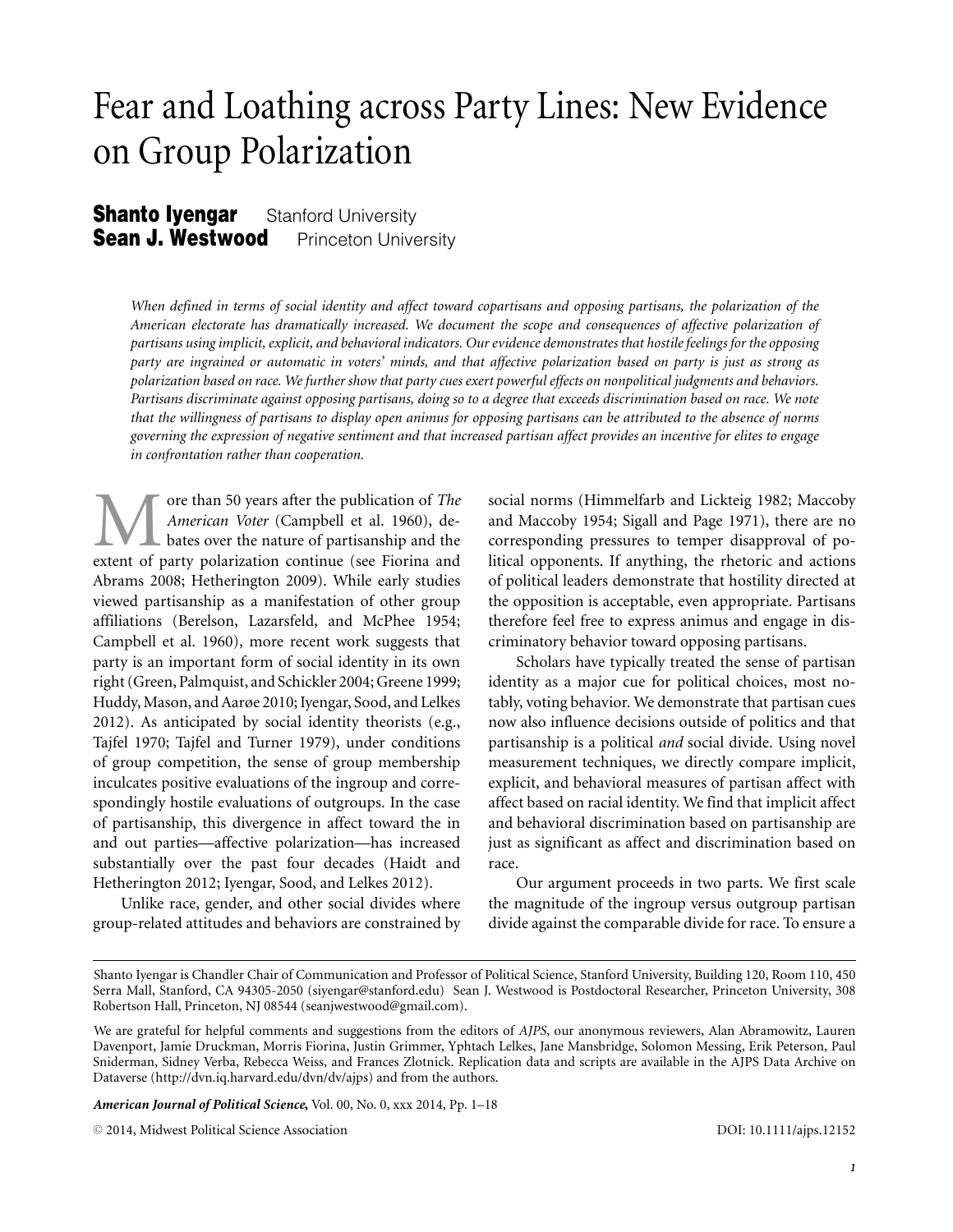fair comparison, we use implicit measures. The use of implicit measures allows us to assess racial attitudes that are uncontaminated by social desirability biases (Asendorpf, Banse, and Mücke 2002; Boysen, Vogel, and Madon 2006) and to capture unconscious attitudes (Greenwald, McGhee, and Schwartz 1998) that are difficult to manipulate. By documenting significant implicit partisan affective polarization, we demonstrate that hostile feelings for the opposing party are ingrained and automatic in voters' minds. The general agreement that race represents the deepest divide in American society (Myrdal 1944; Pager and Shepherd 2008; Schuman et al. 1997) makes racial affect a particularly robust benchmark for the assessment of partisan affect. We show that the level of partisan animus in the American public exceeds racial hostility.

Second, through three experiments, we show that partisanship and partisan affect are strong cues for *nonpolitical* judgments and behaviors. We continue to benchmark the effects of partisan bias against racial bias. In the absence of a social norm or sanction that discourages partisan discrimination, we show in three independent studies that partisans frequently choose to discriminate against opposing partisans. We further document that discrimination against the outgroup is based more on outgroup animus than ingroup favoritism.

# **Affective Polarization by Party: The State of the Evidence**

We define *affective polarization* as the tendency of people identifying as Republicans or Democrats to view opposing partisans negatively and copartisans positively (Campbell et al. 1960; Green, Palmquist, and Schickler 2004). This affective separation is a result of classifying opposing partisans as members of an outgroup and copartisans as members of an ingroup. The standard definition of an *outgroup* is a group to which a person does not belong, whereas an *ingroup* is a group to which a person does belong. Research in psychology generally shows that members of an ingroup frequently ascribe undesirable or inappropriate traits to members of outgroups (Tajfel 1970; Tajfel and Turner 1979), though some high-status outgroups such as whites are viewed positively by outgroup members (Jost and Banaji 1994). Classic studies by psychologists have demonstrated that the mere act of identifying with a particular group in competitive environments—no matter how trivial the basis for group assignment—is often sufficient to trigger negative evaluations of outgroups (see Billig and Tajfel 1973).

In the contemporary American political environment, there is evidence of increasing hostility across party lines, which has been attributed to a variety of factors, including candidates' reliance on negative campaigning and the availability of news sources with a clear partisan preference (see Iyengar, Sood, and Lelkes 2012; Lelkes and Iyengar 2012). Among Americans who say they identify with a political party, negative views of the out party and its supporters have risen sharply since the 1980s (Haidt and Hetherington 2012; Iyengar, Sood, and Lelkes 2012). Not only are group evaluations polarized along party lines, but the specific content of outgroup stereotypes has also followed suit. While Republicans view fellow partisans as patriotic, well informed, and altruistic, Democrats are judged to exhibit precisely the opposite traits (see Iyengar, Sood, and Lelkes 2012). Citizens are also more dubious of the motivations and ulterior motives of politicians from opposing parties than copartisans (Munro, Weih, and Tsai 2010).

# **Intrusion of Partisan Cues into Everyday Life**

Unlike race and gender, which are physical traits, partisanship is a less obvious affiliation. Nonetheless, there are ample opportunities to discern partisan cues. Political discussion at the workplace provides one such opportunity (Mutz and Mondak 2006). Exposure to social networks is another; on Facebook, 35 million Americans like President Barack Obama, 11 million like Mitt Romney, and more than 25 million like various national politicians and news correspondents for Fox News and MSNBC (Facebook 2013). Partisan affiliation is also displayed openly on cars and lawns. Two months before the end of the 2012 election, Obama for America sold—only counting official campaign sales—over \$43 million in campaign merchandise such as T-shirts and bumper stickers (Korte 2012). Thus, for a large portion of the electorate, information on individuals' political affiliations is conveniently accessible.

Even more striking than the availability of partisan cues is the gradual encroachment of party preference into nonpolitical and hitherto personal domains. Residential neighborhoods are increasingly politically homogeneous (Bishop 2008), and geographic distance creates social distance (Bogardus 1925). A standard measure of social distance—parents' displeasure over the prospects of their offspring marrying into a family with a different party affiliation—shows startling increases in the United States, but not in Britain (Iyengar, Sood, and Lelkes 2012).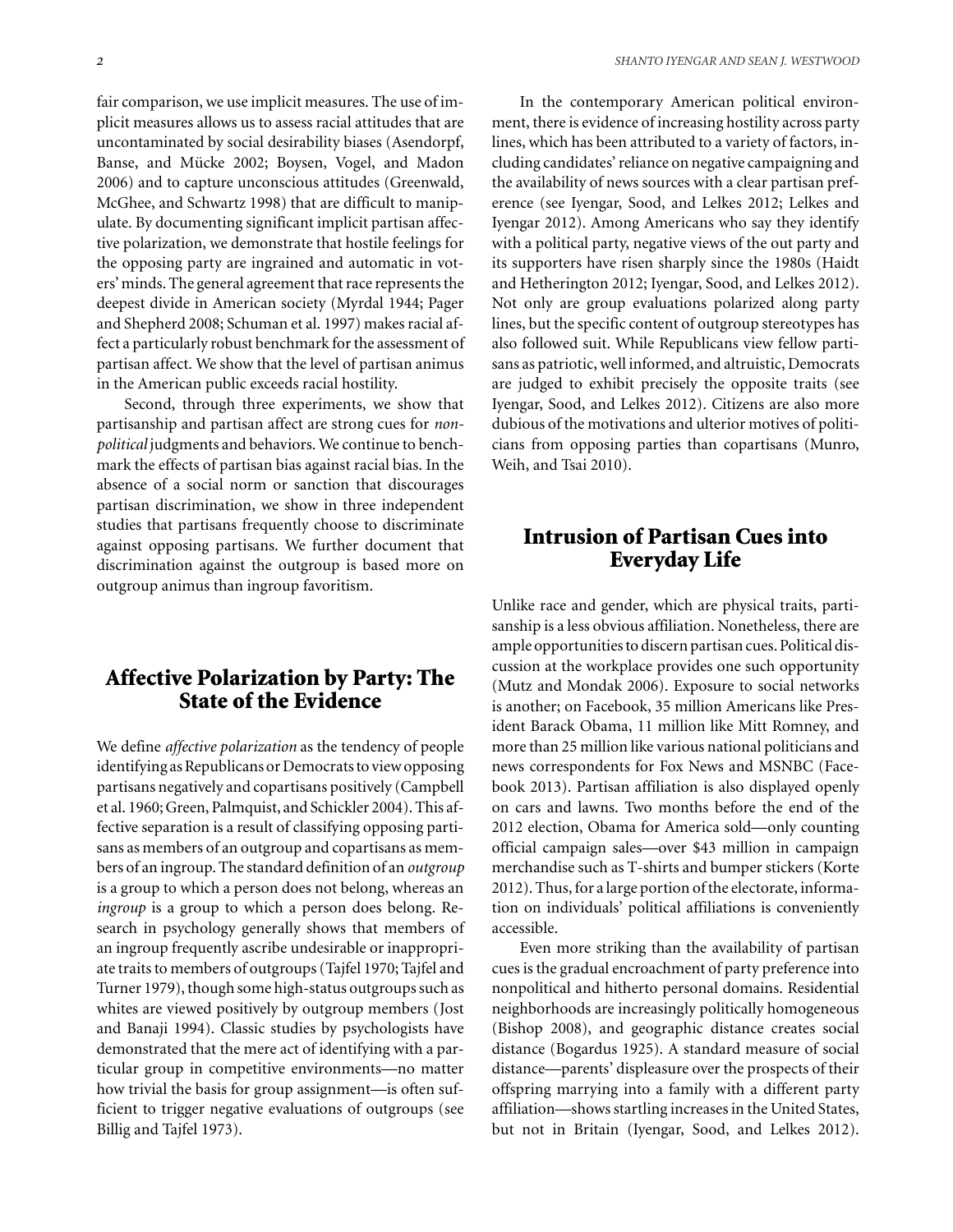The stated preference for same-party marriage is but the tip of an evidentiary iceberg concerning the growing relevance of partisan cues for interpersonal relations. Actual marriage across party lines is rare; in a 2009 survey of married couples, only 9% consisted of Democrat-Republican pairs (Rosenfeld, Reuben, and Falcon 2011; also see Stoker and Jennings 1995). Moreover, marital selection based on partisanship exceeds selection based on physical (e.g., body shape) or personality attributes (Alford et al. 2011). Recent data from online dating sites are especially revealing. Even though single men and women seeking companionship online behave strategically and exclude political interests from their personal profiles (Klofstad, McDermott, and Hatemi 2012), partisan agreement nevertheless predicts reciprocal communication between men and women seeking potential dates (Huber and Malhotra 2012). As the authors of one intermarriage study put it, "the timeless character of political divisiveness may emanate not just from the machinations of elites, but also from the nuances of courtship" (Alford et al. 2011, 378).

All told, despite only mixed evidence of sharp ideological or partisan divergence in their policy preferences, Americans increasingly dislike people and groups on the other side of the political divide and face no social repercussions for the open expression of these attitudes. Heightened affective polarization has widened the reach of partisan cues; party affiliation increasingly constrains social and personal ties.

# **Hypotheses**

Our underlying research questions are (1) how does partisan affect compare with affect based on other social divides, and (2) to what extent are partisans willing to discriminate against opposing partisans in nonpolitical decisions? For the first research question, we hypothesize (1) that partisan affect is sufficiently ingrained in citizen consciousness to manifest itself in implicit indicators of partisan attitudes and (2) that the effect size of partisan affect is larger than the effect size of affect for other social divides where social norms discourage discrimination. For the second research question, our hypotheses are (1) that partisanship and partisan affect motivate respondents to make determinations and judgments that are biased in favor of copartisans and (2) that copartisan favoritism is a weaker influence than animosity toward opposing partisans.

## **Study 1: Anchoring Partisan Affect**

The growth of explicit partisan affective polarization is clear from analysis of survey data (Iyengar, Sood, and Lelkes 2012), but these data only show that people report affective biases when evaluating partisan groups. Survey data do not show the extent to which affective partisan attitudes are ingrained in the minds of the public. Survey data are also subject to cognitive manipulation, which allows participants to filter or underreport actual partisan affect. To address these limitations, we designed Study 1 to measure implicit partisan affect.

Implicit attitudes are the "traces of past experience that mediate favorable or unfavorable feeling, thought, or action toward social objects" (Greenwald and Banaji 1995, 8). The detection of implicit partisan affect thus shows that the sense of partisan identity is deeply embedded in citizens' minds. We also include an implicit assessment of racial affect to anchor the measure of implicit partisan affect. The general argument is that implicit measures—not subject to cognitive processing—are more accurate since they do not permit active masking of feelings toward outgroups. Unobtrusive measures such as the Implicit Association Test (IAT) developed by Greenwald, McGhee, and Schwartz (1998) and the brief version (BIAT) developed by Sriram and Greenwald (2009) are much harder to manipulate than explicit self-reports, producing more valid and less biased results (Asendorpf, Banse, and Mücke 2002; Boysen, Vogel, and Madon 2006).

The full IAT measures the reaction time necessary to associate ingroups and outgroups (e.g., "Democrat" and "Republican" or "African American" and "European American") with positive and negative attributes (e.g., "good" and "bad"). While completing the task, participants are instructed to go as quickly as possible. Since people are able to respond faster to group-attribute pairs for which they have acquired automatic associations, the metric of the IAT compares the time taken to respond to pairings of ingroup  $+$  good with outgroup  $+$  good as well as ingroup  $+$  bad and outgroup  $+$  bad. The differences in response times to the group pairings are used to generate an indirect measure of group preference. Since the full version of the IAT requires more than 15 minutes to administer, psychologists have developed (and validated) a brief version (BIAT), which measures the same associations, but with a reduced number of trials. We measure implicit racial affect using the standard European American/African American BIAT and implicit partisan affect using a partisan BIAT that we created.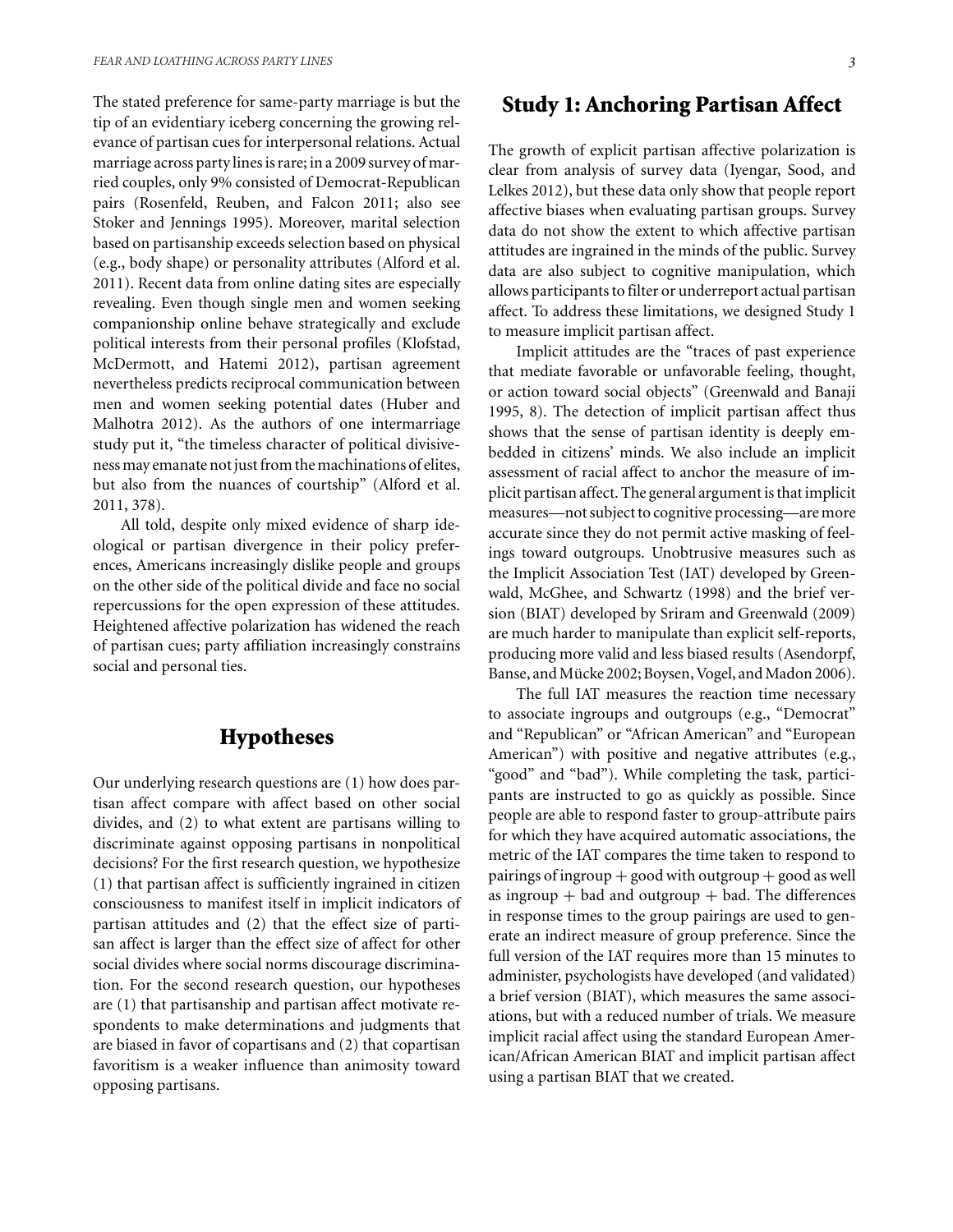#### **FIGURE 1 BIAT Design**



*Note:* The state of California and the "(D)" are colored blue, and the state of Texas and the "(R)" are colored red.

In a BIAT, participants complete four rounds of 20 timed categorizations, with the first pair of rounds treated as training and the last pair used for scoring the measure of implicit attitudes. The four blocks consist of two repetitions (randomly ordered) of the "ingroup  $+$  good" block and the "outgroup  $+$  good" block. In each block, the group not paired with "good" is grouped with negative words. The top panel of Figure 1 shows an example of a categorization round in the partisan BIAT. In this example, the target stimulus is the Democratic mascot, and the round pairs Democrats with "good." Democratic respondents should more quickly categorize the mascot as "good" since they have come to associate "good" with Democrats. Conversely, Republican respondents should take more time to associate the Democratic mascot with "good." We constructed the partisan BIAT using the standard set of good stimuli (Wonderful, Best, Superb, Excellent), the standard set of bad stimuli (Terrible, Awful,

Worst, Horrible), and eight images (shown in the bottom panel of Figure 1) referring to the Democratic and Republican parties.<sup>1</sup> We created a custom software tool to implement theBIAT in a web browser.

#### **Design**

We recruited a sample of 2,000 adults from the Survey Sampling International (SSI) panel.<sup>2</sup> Respondents completed both the African American/European American BIAT and our partisan BIAT at the end of a survey instrument. To minimize possible order effects and to account for reductions in implicit attitude extremity among those who have completed one or more IATs (see Nosek, Banaji, and Greenwald 1980), the order of the two BIATs was randomized.We oversampled African Americans (500) in order to capture racial affect among nonwhites.

Following Greenwald, Nosek, and Banaji (2003), we utilize the "D-score" to interpret the BIAT results. The score, which can range from  $-2$  to 2, is calculated by subtracting the mean response times for the round pairing targets from Category A (Democrat/Black) with positive terms from the mean response times for the round pairing targets from Category B (Republican/White) with positive terms (for full details on the computation of the D-score, see Greenwald, Nosek, and Banaji 2003). This difference in response latency is then divided by the pooled standard deviation over both rounds.<sup>3</sup> Positive D-scores indicate that participants respond faster to Republican-good than to Democrat-good pairings. Since people respond faster to group attribute pairs for which they have acquired automatic associations, this pattern would indicate greater positive affect for Republicans, whereas the inverse response times would reflect greater positive affect for Democrats. The party stimuli used to construct the D-score produced highly correlated latencies ( $r = .35$ ) and a robust standardized Cronbach's alpha of .89.<sup>4</sup>

#### **Results**

The sign and magnitude of the obtained partisan Dscore converged with traditional measures of partisan

<sup>1</sup>The study was fielded in July 2012.

2After removing subjects with BIAT error rates above .35—the recommended filtering rate—and those who failed to complete the BIATs, we were left with a sample of 1,971.

<sup>3</sup>The D-score is recommended for a variety of reasons, including only weak effects of cognitive ability on IAT results (Cai et al. 2004).

<sup>4</sup>Cronbach's alpha for the average latencies (pooled) within the two sets of party stimuli was .81.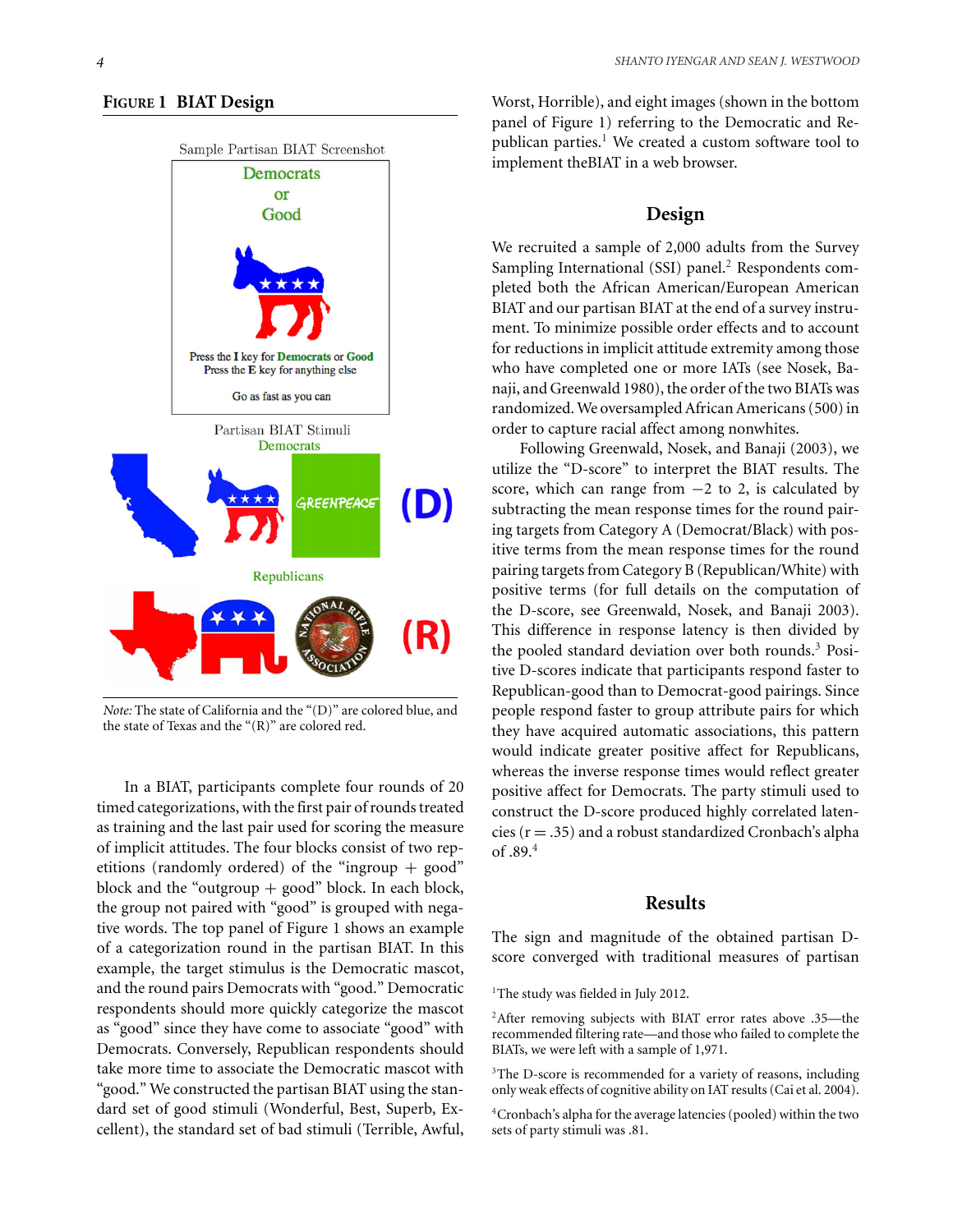

## **FIGURE 2 Implicit Partisan Affect among Partisan and Ideological Group**

*Note:* The dots are the means for each group, and the bars are 95% confidence intervals for the mean.

and ideological affiliation. Figure 2 shows the average partisan D-scores grouped by responses to self-reported strength of partisan and ideological identity. The partisan D-score corresponded closely with the conventional survey measure of party identification. "Strong Republicans" revealed the most bias in favor of Republicans (mean = .35, s.e.  $= .03$ ,  $n = 218$ ), whereas "weak Democrats" were the most biased in favor of Democrats (mean  $=$  -.26, s.e.  $= .02$ ,  $n = 374$ ). There were traces of intransitivity in the explicit indicator, as strong Democrats were slightly less biased against Republicans than weak Democrats  $(\text{mean} = -.21, \text{s.e.} = .02, \text{n} = 466).$ 

Turning to the measure of ideology, "very conservative" individuals had the strongest implicit preference for Republicans (mean = .227, s.e. = .041,  $n = 171$ ), followed by "conservatives," who obtained the next highest preference (mean = .170, s.e. = .026,  $n = 360$ ). Once again, there were minor inconsistencies in the pattern. Thus, "liberals" were the most biased toward Democrats  $(\text{mean} = -.282, \text{s.e.} = .025, n = 338)$ , followed closely by respondents in the "very liberal" category (mean = –.267,  $s.e. = .041, n = 149.$ 

As a further validation test, and to compare the extent of polarization across implicit and explicit measures, we examined the relationship between the partisan D-score and a conventional survey-based measure of affective polarization: the difference in feeling thermometer ratings of Democrats and Republicans (on a 0–100 scale). The D-score correlated strongly with the net thermometer rating  $(r = .418)$ . Although our measure of implicit affect closely parallels the explicit measure, there is also divergence, with the D-score explaining only 17.5% of the variance in the thermometer scores. The variation is substantively interesting insofar as it reveals differences in the extent of affective polarization across the implicit and explicit indicators.<sup>5</sup>

When respondents have less ability to control their affect, do they exhibit more or less polarized attitudes? Figure 3 compares the distribution of both measures for respondents who identified as Democrats and Republicans. Clearly, the overlap between party responses

 $5$ We document the predictive and convergent validity of the partisan D-score in the supporting information.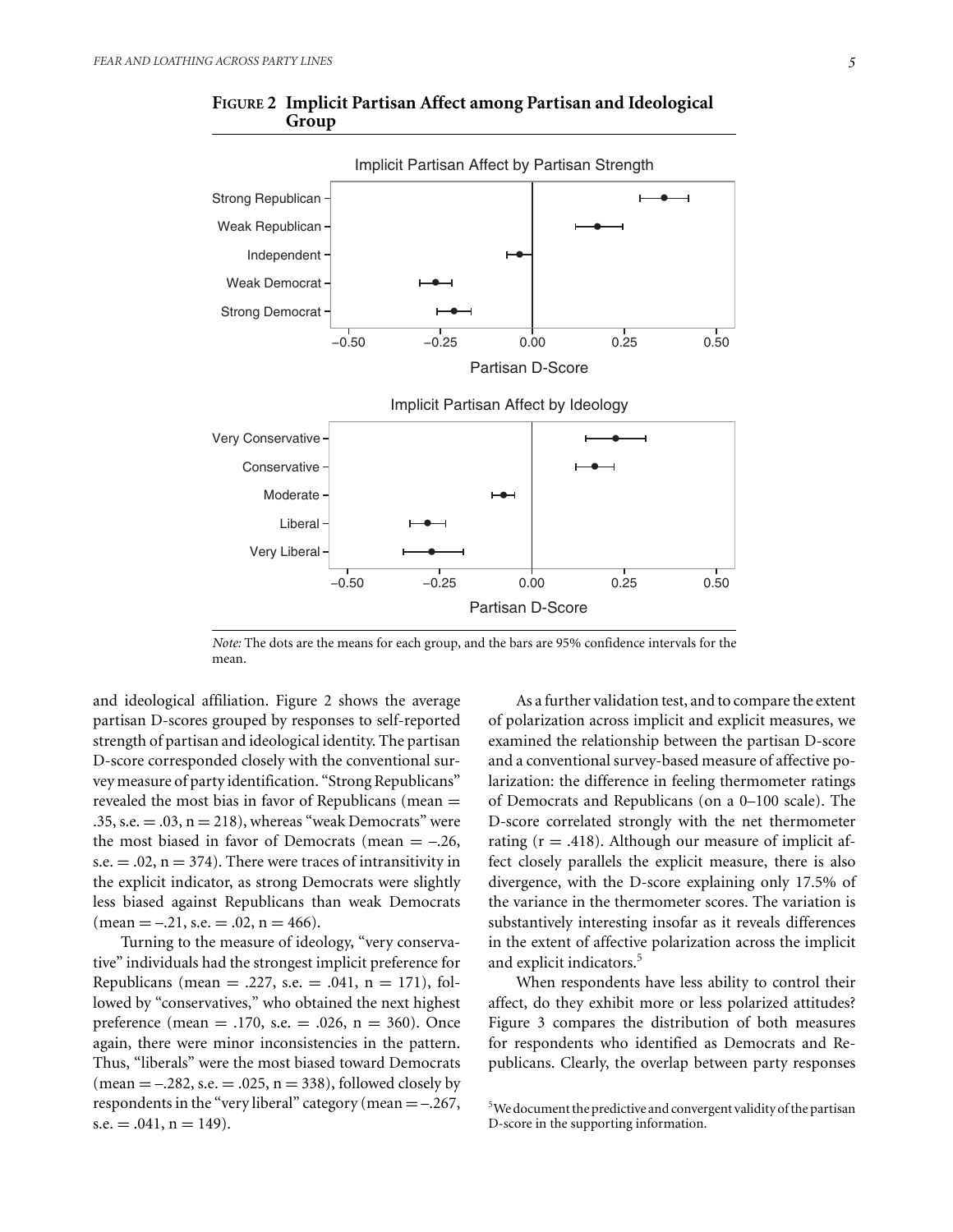

**FIGURE 3 Comparing the Distribution of Implicit and Explicit Partisan Affect**

*Note:* This figure shows the distributions of partisan affective polarization scores (explicit in the top and implicit in the bottom) for Democrats (to the left) and Republicans (to the right).

is small in both cases, suggesting strong polarization. To compare the magnitude of the differences, we use Cohen's d, a measure of effect size (Cohen 1988). Cohen's d is .95 for the implicit measure, suggesting considerable division between Democrats and Republicans, but it is even higher (1.72) in the case of the net thermometer score, suggesting that cognitive processing exacerbates rather than attenuates the level of affective polarization.

## **Comparing Partisan and Racial Affect**

How does implicit bias against racial outgroups compare with implicit partisan bias? Since the partisan and race BIATs have the identical metric, we have comparable estimates of the magnitude of partisan and race-based polarization and can anchor partisan polarization with racial polarization. Moreover, by using implicit measures,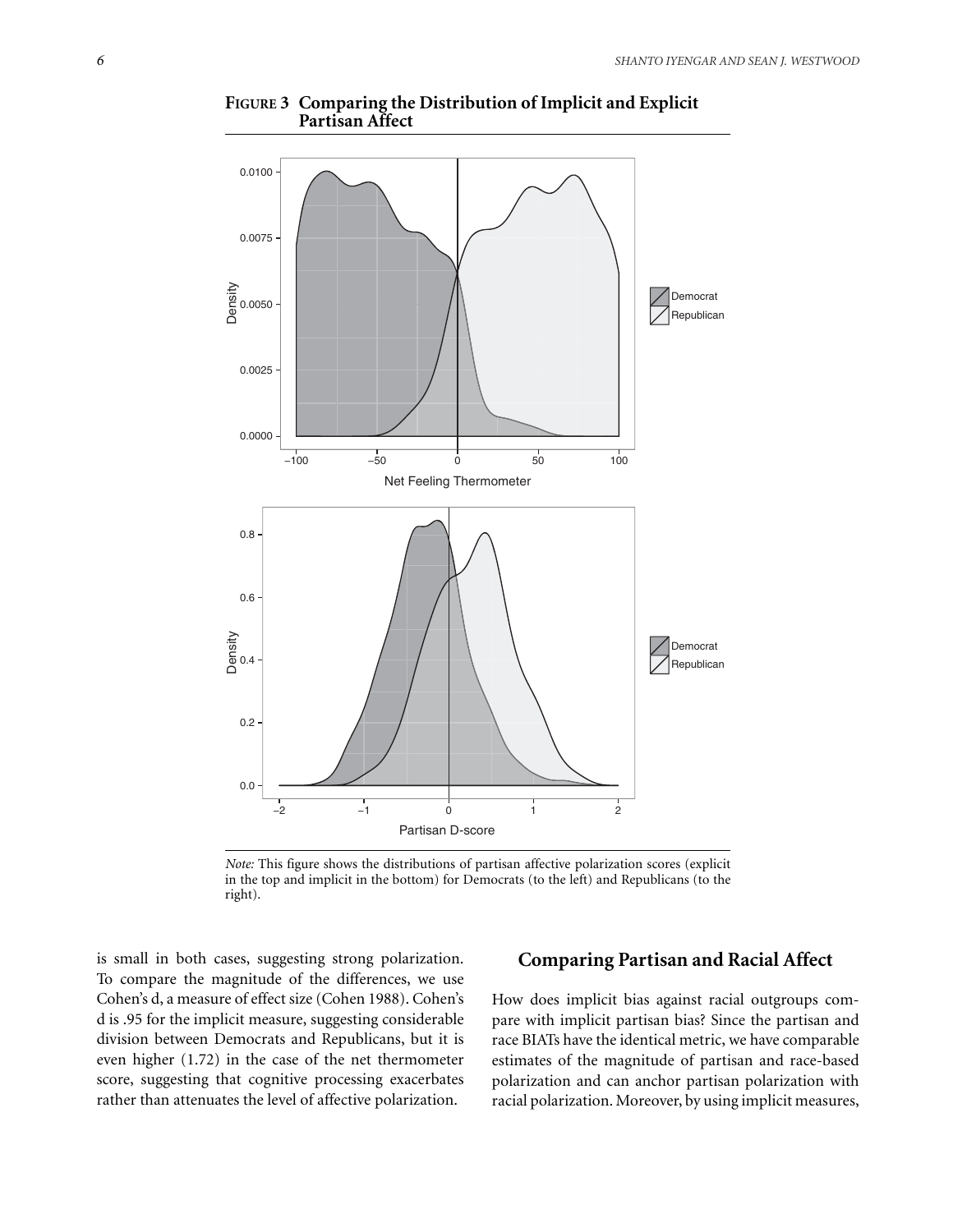

#### **FIGURE 4 D-Scores for the Partisan and African American/European American BIATs**

*Note:*Thisfigure shows the distributions of implicit partisan affect (top) and implicit racial affect (bottom) with 95% confidence intervals.

we circumvent the underreporting of racial bias caused by normative pressures facing respondents asked explicit questions about race relations (see, e.g., Crosby, Bromley, and Saxe 1980; McConahay, Hardee, and Batts 1981). Figure 4 shows the results of the partisan and African American/European American BIATs. Negative D-scores indicate an affective preference for Democrats (and African Americans), whereas positive scores indicate an affective preference for Republicans and European Americans, respectively.

The spread between Democrats and Republicans on the partisan D-score was massive, t(824.66) = 17.68, p *<* .001, with the Republicans averaging  $.27$  (s.e.  $= .02$ ), the Democrats –.23 (s.e.  $=$  .02), and Independents –.02 (s.e.  $=$ .02). In the case of implicit racial bias, African Americans showed a preference for African Americans (D-score =  $-0.09$ , s.e.  $= 0.02$ ), whereas whites displayed a somewhat stronger ingroup preference (D-score  $= .16$ , s.e.  $= .01$ ). Hispanics and Asians both revealed a slight preference for whites over blacks. Consistent with previous research, the black-white difference in implicit bias was substantial,  $t(740.10) = 11.04$ ,  $p < .001$ , but the effect size for race (Cohen's  $d = .61$ ) was not nearly as strong as the corresponding effect of party (Cohen's  $d = .95$ ).

As shown in Figure 4 (graphs of D-scores for Democrats and Republicans and blacks and whites, respectively), the separation of the D-Scores appears larger between Republicans and Democrats than between whites and African Americans. Party polarization exceeds polarization based on race.

From our perspective, the difference in the magnitude of the partisan and racial divides in implicit affect is especially telling. Racial identity is acquired at birth, and racial attitudes are deeply ingrained (see Baron and Banaji 2006). For partisanship to approach (and surpass) race, the underlying animosity must be more substantial than previously thought. The data show that negative associations of opposing partisans are faster (more automatic) than negative associations of African Americans.

Given the contrasting positions of the parties on issues relating to race and the clear racial divide in party affiliation, it is possible that the level of out-party animosity reflects a concatenation of racial and partisan or ideological affect. At the level of explicit attitudes, there is significant overlap between measures of antiblack sentiment and ideological sentiment (e.g., Carmines, Sniderman, and Easter 2011). At the level of implicit attitudes, however, our evidence suggests that the overlap between partisan and racial affect is minimal. The correlation between the partisan D-score and race D-score was .13 (p *<* .001), suggesting that implicit affect based on racial identity does not simply mirror partisan leanings.

## **Partisan Affect among Independents and Leaners**

Not surprisingly, self-identified partisans have the highest levels of polarization, but pure Independents and Independent leaners also show significant levels of partisan affect. As shown in Figure 5, among Independents in the SSI sample, the difference in Republican and Democratic feeling thermometer scores is slightly slanted toward Democrats (mean = 3.52, s.e. =  $0.84$ , n = 697),  $t(696) = 4.19$ ,  $p < .001$ . Among Democratic leaners, the net thermometer ratings reveal a stronger affective preference for Democrats (mean  $=$  -30.64, s.e.  $=$  1.60,  $n = 297$ ) that is smaller than the preference among Democrats (mean  $=$  -48.84, s.e.  $=$  0.93, n  $=$  1,340). Thus, Democratic leaners are significantly less affectively polarized than self-identified Democrats,  $t(466.93)$ = –15.02, p *<* .001), but significantly more polarized than Independents,  $t(516.52) = 9.98$ ,  $p < .001$ . This pattern is nearly identical on the Republican side, where leaners (mean  $= 28.18$ , s.e.  $= 1.85$ , n  $=$ 222) are significantly less polarized than partisans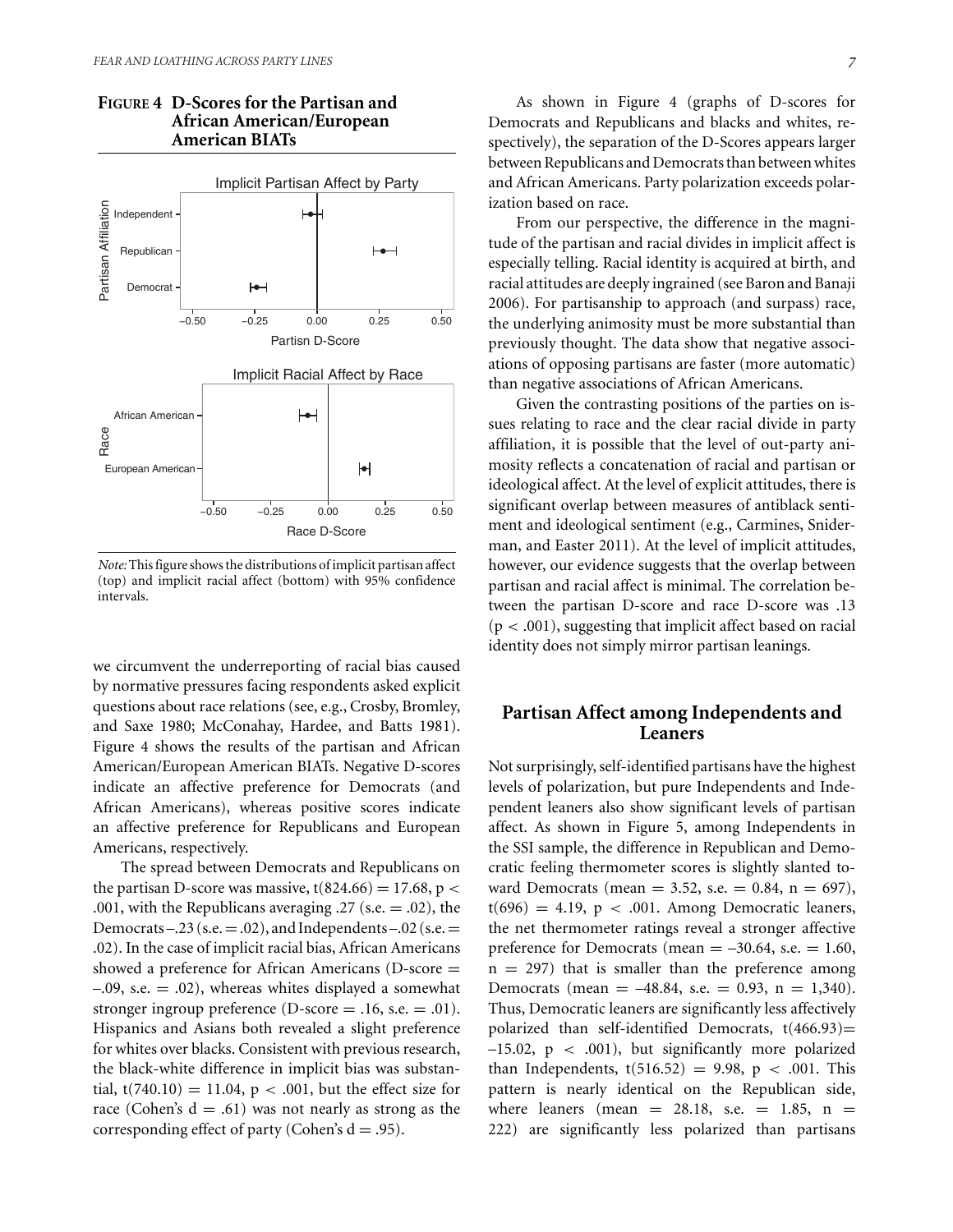

#### **FIGURE 5 Explicit Partisan Affect Including Leaners and Independents**

*Note:* The dots are the means for each group, and the bars are 95% confidence intervals for the mean.

 $(\text{mean} = 42.58, \text{ s.e.} = 1.32, \text{ n } = 624), \text{ t}(461.55) =$ 6.33, p *<* .001), and significantly more polarized than Independents with no leanings,  $t(317.25)$  = –12.13, p *<* .001. Consistent with prior research showing that leaners adopt a social identity of their preferred party (Greene 1999), these results offer additional support for the contention that leaners behave like partisans.

# **Study 2: The Intrusion of Partisan Affect into Nonpolitical Domains**

Our comparisons of implicit partisan and racial bias suggest that partisan identity is a relatively strong source of group affect, but the behavioral implications remain unclear. We designed this follow-up study to compare the relative influence of partisan and racial affiliation in a nonpolitical decision task and to examine whether affect predicted decisions favoring the respondent's own group affiliation.

## **Design**

We randomly assigned 1,021 participants drawn from the SSI panel to one of two selection tasks. The first selection task required a selection between a Democrat and a Republican, and the second required selection between a European American and an African American. In each task, we asked participants to read the resumes for a pair of graduating high school seniors. We extend existing scholarship assessment designs (e.g., DeSante 2013; Munro, Weih, and Tsai 2010) to measure partisan and racial bias.<sup>6</sup> To increase the robustness of our design,

we randomly varied the academic achievements of each candidate (by assigning them either a 4.0 GPA or a 3.5 GPA). We therefore have a four-cell design (candidate 1 more qualified; candidate 2 more qualified; both candidates equally qualified with a 4.0 GPA; both candidates equally qualified with a 3.5 GPA). This design allows us to measure the effects of partisan and racial bias when the candidates are equally qualified and when one candidate is more qualified than the other. Participants were randomly assigned to complete only one of the two selection tasks. The order of the two candidates as well as the order of their extracurricular activities was randomized.<sup>7</sup> An example of the resumes presented is shown in Table 1.

Depending on the task to which they were assigned, participants were exposed to candidates with either a partisan affiliation (cued through membership in a partisan extracurricular group) or a racial identity (cued through a stereotypical African American/European American name and membership in an extracurricular group). Table 2 shows the full set of names and extracurricular activities for each task. Gender was not varied but fixed as male; in the partisan task, race was fixed as European American for both candidates; in the race task, partisanship was not offered as an attribute of the student.

Given this design, comparisons across conditions shed light on the relative strength of ingroup preference across partisan and racial lines. More specifically, we can compare the frequency with which respondents demonstrate a discriminatory preference for the ingroup candidate while varying an objective measure of merit (GPA).

<sup>&</sup>lt;sup>6</sup>As a cover story, participants were instructed that an anonymous donor had contributed \$30,000 to a scholarship fund. The instructions also stated that the selection committee had deadlocked over two finalists and commissioned a survey to decide the winner.

<sup>7</sup>We use a paired instead of factorial design since crossing the various group attributes would have necessitated a sample beyond our budget constraint and because many of the cells in a fully crossed design correspond to only small segments of the U.S. population.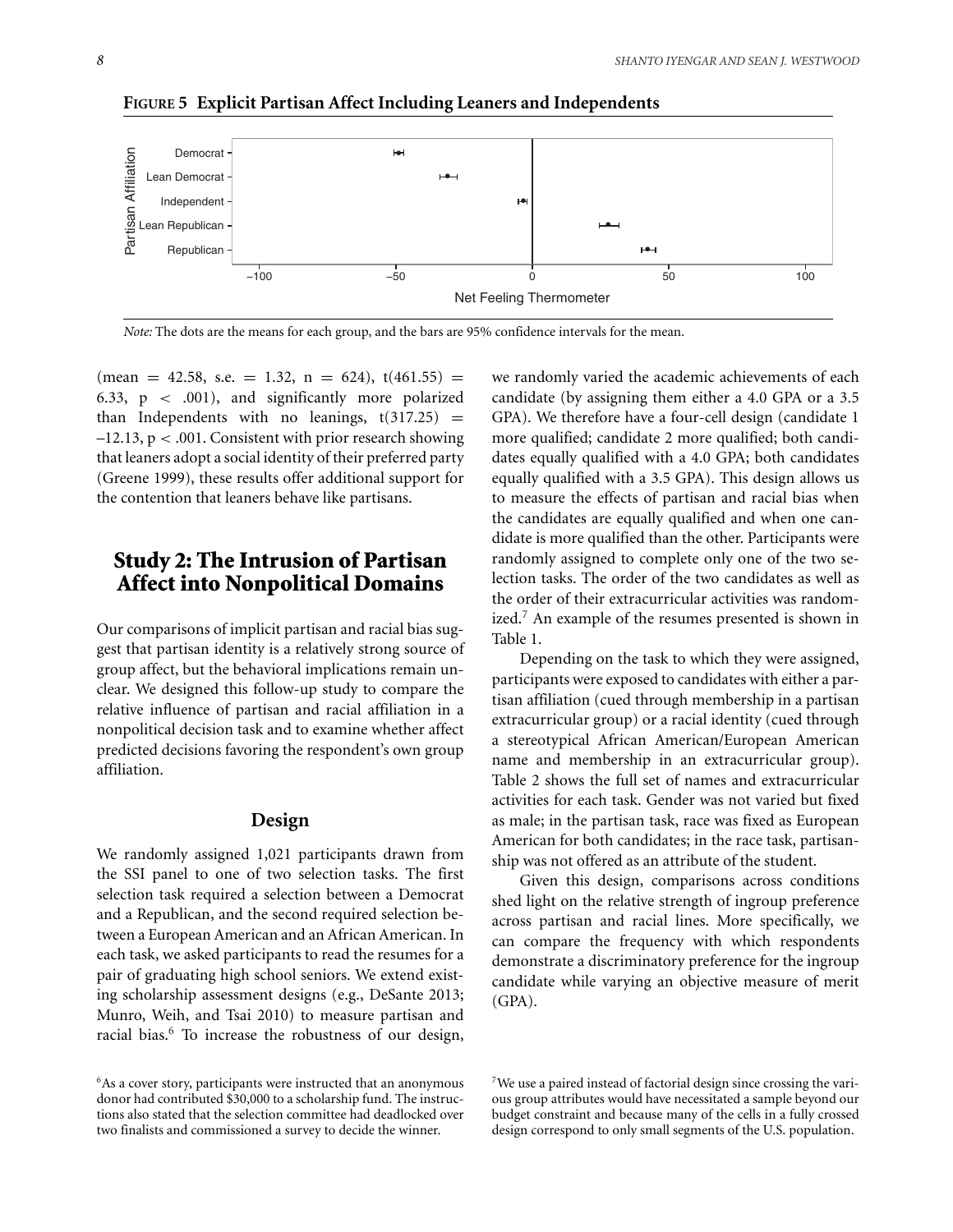| <b>Applicant Highlights</b>        |  |  |  |  |
|------------------------------------|--|--|--|--|
| Jeremy O'Neill                     |  |  |  |  |
| Academic achievements              |  |  |  |  |
| $4.0$ GPA                          |  |  |  |  |
| <b>Community involvement</b>       |  |  |  |  |
| Volunteer middle school math tutor |  |  |  |  |
| Red Cross volunteer                |  |  |  |  |
| <b>Extracurricular activities</b>  |  |  |  |  |
| President of the Young Democrats   |  |  |  |  |
| Member of the marching band        |  |  |  |  |
| Art Club                           |  |  |  |  |
|                                    |  |  |  |  |

#### **TABLE 1 Sample Instructions for Study 2**

#### **TABLE 2 Full Set of Conditions and Treatments for Study 2**

| <b>Task</b> | Identity          | Name             | <b>Extracurricular Activity</b>                       | <b>GPA</b> |
|-------------|-------------------|------------------|-------------------------------------------------------|------------|
| Partisan    | Republican        | Arthur Wolfe     | President of the Young Republicans                    | 3.5 or 4.0 |
|             | Democrat          | Jeremy O'Neill   | President of the Young Democrats                      | 3.5 or 4.0 |
| Racial      | European American | Arthur Wolfe     | President of the Future Investment Banker Club        | 3.5 or 4.0 |
|             | African American  | Jamal Washington | President of the African American Student Association | 3.5 or 4.0 |

#### **TABLE 3 Favoritism in Candidate Selection by Group Membership**

| <b>Partisan Selection Task</b> |                              |                             |  |  |  |  |
|--------------------------------|------------------------------|-----------------------------|--|--|--|--|
| Participant's Partisanship     | Democrat Winner (N)          | Republican Winner (N)       |  |  |  |  |
| Democrat                       | 79.2% (202)                  | $20.8\%$ (53)               |  |  |  |  |
| Lean Democrat                  | $80.4\%$ (45)                | $19.6\%$ (11)               |  |  |  |  |
| Independent                    | 57.9% (81)                   | $42.1\%$ (59)               |  |  |  |  |
| Lean Republican                | $30.8\%$ (12)                | $69.2\%$ (27)               |  |  |  |  |
| Republican                     | $20.0\%$ (24)                | $80.0\%$ (96)               |  |  |  |  |
|                                | <b>Racial Selection Task</b> |                             |  |  |  |  |
| Participant's Race             | European American Winner (N) | African American Winner (N) |  |  |  |  |
| European American              | 44.2% (129)                  | 55.8% (163)                 |  |  |  |  |
| African American               | 26.9% (32)                   | 73.1% (87)                  |  |  |  |  |

# **Results**

Despite the explicitly apolitical nature of the task, it was the party cue that exerted the strongest impact on selection for the largest number of participants. Table 3 shows the effects of participant partisanship and participant race on winner selection, aggregating across the four qualification manipulations.

In the partisan task, approximately 80% of partisans (both Democrats and Republicans) selected their inparty candidate. Democratic leaners showed a stronger preference for the Democratic candidate than Republican leaners showed for the Republican candidate, though both groups displayed the in-party preference (80.4% and 69.2%, respectively). Independents showed a slight preference for the Democratic candidate (57.9%).

Ingroup selection on the basis of race was confined to African Americans (73.1% selecting the African American), with European Americans showing a small preference for the African American candidate (55.8% selecting the African American). To clarify these results and account for the manipulation of academic qualifications,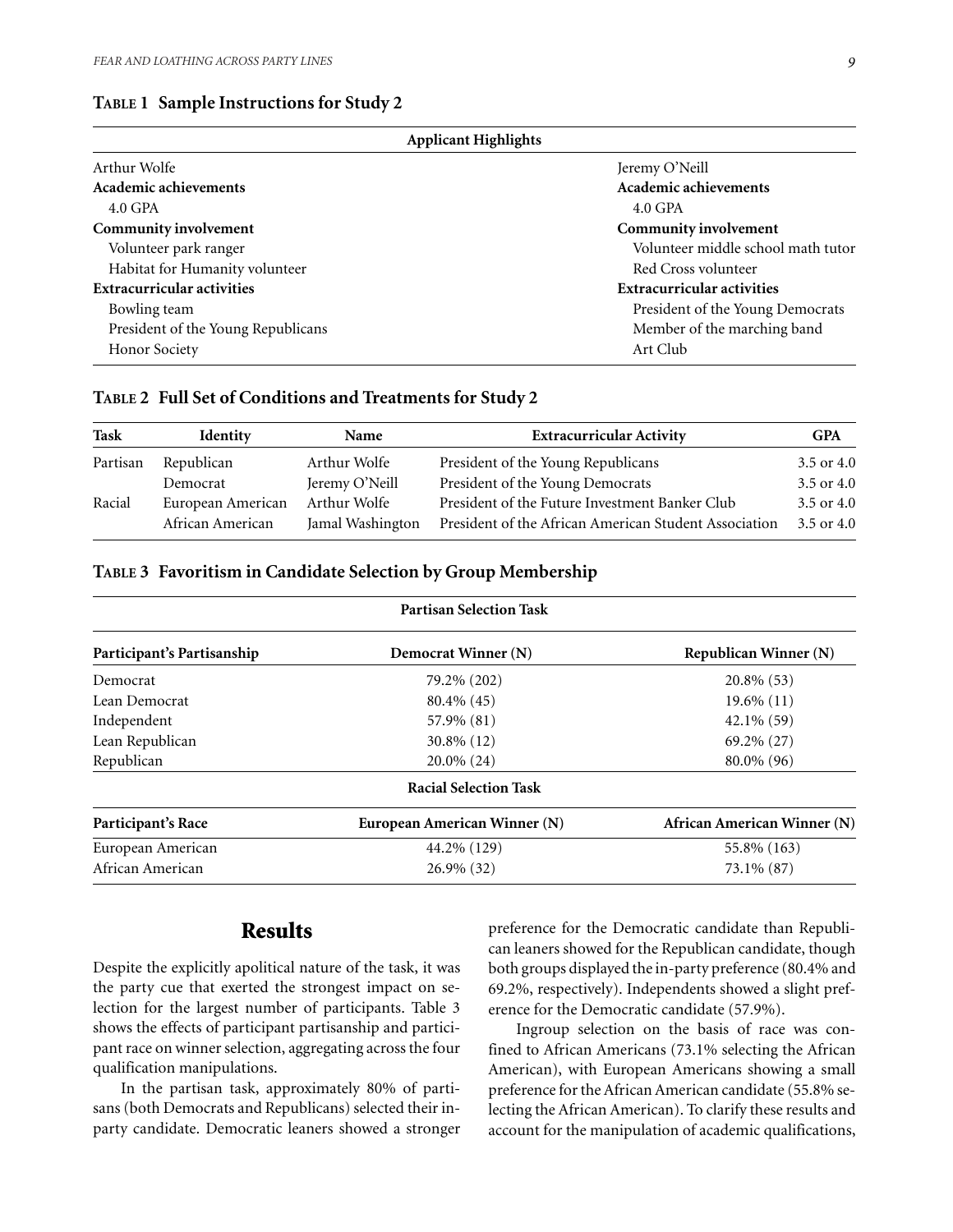

#### **FIGURE 6 Predicted Probabilities for Partisan Winner Selection**

*Note:* The horizontal values group the data by the partisanship of the participant, and the vertical facets group the data by the qualifications of the scholarship candidates. The dots are the predicted probabilities of selection in each group, and the bars are 95% confidence intervals.

we generated predicted probabilities (Figure 6) from logistic regression models.<sup>8</sup> For the partisan task, the dependent variable was a dummy coded as 1 when the Republican was selected; for the race task, the dependent variable was set as 1 when the African American was selected. The independent variables were participant partisan affiliation (including Independents and leaners) interacted with academic qualification for the partisan task, and participant race interacted with qualification for the race task.9

In the partisan task, candidate qualification had no significant effect on winner selection. Compared to Independents, Democrats were more likely to select a fellow Democrat ( $b = -1.04$ , s.e. = .33,  $p < .01$ ) and Republicans were more likely to select a fellow Republican ( $b =$ 1.60, s.e. = .39, p *<* .001). Even when the candidate from the opposing party was more qualified, partisans opted to award the scholarship money to the copartisan candidate. When the Republican was more qualified than the Democrat, the probability of a Democrat selecting the Republican candidate was only .30 (95% confidence interval [.20, .44]); when both candidates were equally qualified, the probability of a Democrat selecting the Republican candidate fell to .21 (95% confidence interval [.14, .29]); and when the Democrat was most qualified, the probability of a Democrat selecting the Republican candidate was a meager .14 (95% confidence interval [.08, .24]). Similarly, when the Democrat was more qualified, the probability of a Republican selecting the Democrat was

only .15 (95% confidence interval [.16, .35]); when the two candidates were equally qualified, the probability of a Republican selecting the Democratic candidate was .21 (95% confidence interval [.13, .33]); and when the Republican was most qualified, the probability of Republicans selecting the Democratic candidate was .21 (95% confidence interval [.10, .38]). The probability of a partisan selecting an out-party candidate never rose above .3, and the coefficients for the various interaction terms between participant partisan affiliation and candidate qualifications were never significant; partisanship simply trumped academic excellence in this task.

Consistent with the results from the party feeling thermometers, leaners behaved like partisans and selected the candidate from the party they prefer, but the effects were less robust than those of partisans due to smaller numbers of leaners in the sample (top of Figure 8). Despite the larger variance in the behavior of leaners, compared to Independents their tendency to select a winner from their preferred party was consistently significant for both Democratic leaners (b = –1.35, s.e. = .33, p *<* .05) and Republican leaners (b = .99, s.e. = .49, p *<* .05). Leaners were also unresponsive to candidate qualifications, with all estimates of the interaction between leaner political identity and candidate qualification proving insignificant. This result offers additional evidence that lea ners are in fact closet partisans.

Independents were nearly evenly split in all conditions, even when one candidate was more qualified than another. When the candidates were equally qualified, the probability of an Independent selecting a Republican winner was .42 (95% confidence interval [.32, .54]); when the Republican was more qualified, the probability of an Independent selecting the Republican candidate was .50 (95% confidence interval [.34, .66]); and when the

<sup>8</sup>Full model results are included in the supporting information.

<sup>&</sup>lt;sup>9</sup>In both tasks, there was no significant or substantive difference in selection rates between the two conditions where candidates were equally qualified at different GPAs (two 3.5 GPAs and two 4.0 GPAs), so both conditions were combined to produce a singe "equally qualified" condition.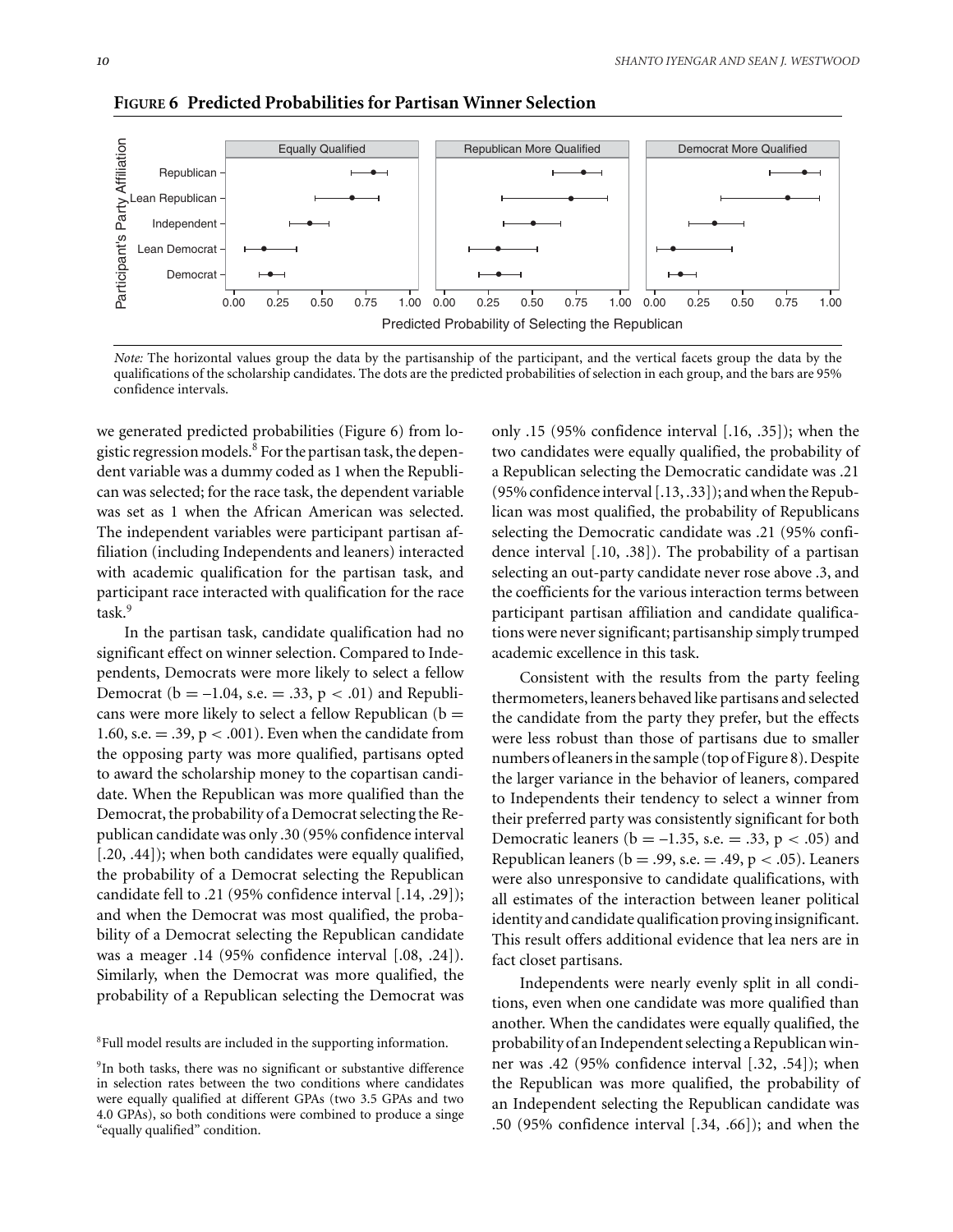

#### **FIGURE 7 Predicted Probabilities for Racial Winner Selection**

*Note:* The horizontal values group the data by the race of the participant, and the vertical facets group the data by the qualifications of the scholarship candidates. The dots are the predicted probabilities of selection in each group, and the bars are 95% confidence intervals.





*Note:* The dots are the means for each group, and the bars are 95% confidence intervals.

Democrat was more qualified, the probability of an Independent selecting the Republican candidate was .33 (95% confidence interval [.19, .51]). Their unresponsiveness to academic qualification and the general preference for a Democratic winner corresponds with the small Democratic skew in Independents' implicit and explicit partisan affect and suggests that Independents are also more responsive to partisan cues than academic qualifications. Partisanship is important even for individuals who, in terms of self-identified partisan affiliation, present themselves as nonpartisan. Placed in the context of affective preferences and behavior, the label "Independent" seems to function merely as an identity tag and not as a measure of the relevance of partisan cues to decision making.

The results of the race manipulation (Figure 7) showed generally weaker effects of outgroup bias. Most African American and European American participants selected the African American candidate. African Americans were significantly more likely than European Americans to select the African American candidate ( $b =$ .95, s.e. = .36, p *<* .01). However, there was an overall tendency to select the European American as the winner when he was the more qualified candidate ( $b=-.93$ , s.e.  $=$ .30, p *<* .01). There were no significant interactions between participant race and candidate qualifications.

To illustrate these effects, we again present predicted probabilities. Unlike partisanship where ingroup preferences dominate selection, only African Americans showed a consistent preference for the ingroup candidate. Asked to choose between two equally qualified candidates, the probability of an African American selecting an ingroup winner was .78 (95% confidence interval [.66, .87]), which was no different than their support for the more qualified ingroup candidate—.76 (95% confidence interval [.59, .87]). Compared to these conditions, the probability of African Americans selecting an outgroup winner was at its highest—.45—when the European American was most qualified (95% confidence interval [.26, .66]).

The probability of a European American selecting an ingroup winner was only .42 (95% confidence interval [.34, .50]), and further decreased to .29 (95% confidence interval [.20, .40]) when the ingroup candidate was less qualified. The only condition in which a majority of European Americans selected their ingroup candidate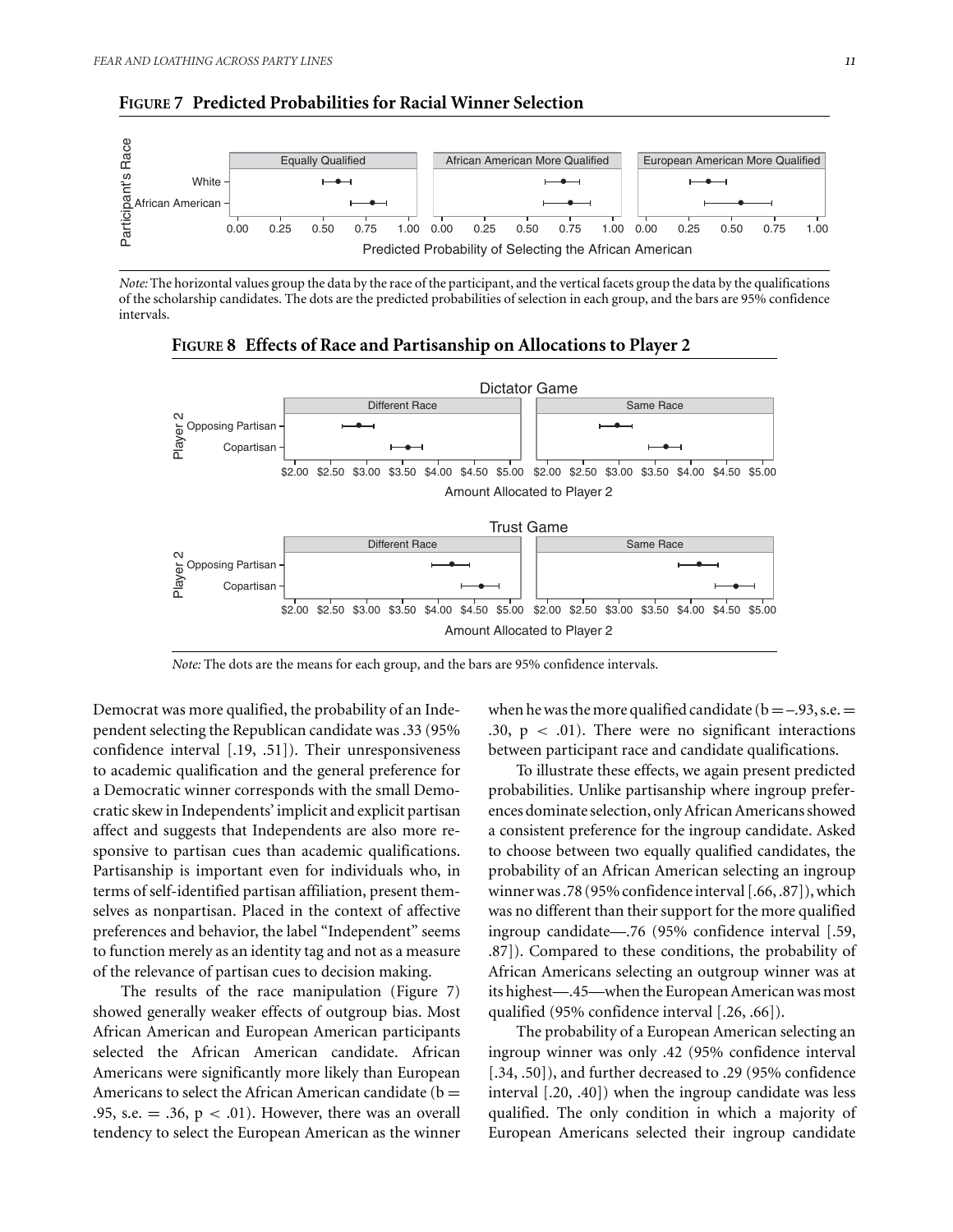was when the candidate was more qualified, with a probability of ingroup selection at .64 (95% confidence interval [.53, .74]). Overall, in contrast with the behavior of partisans, the majority racial group consistently selected the minority candidate unless the qualifications of the majority ingroup candidate exceeded the qualifications of the minority candidate. Ingroup selection was stronger and the effects of academic qualifications much weaker in the partisan cue conditions.

Overall, the results from the candidate selection study suggest that evaluations of high school students' academic credentials are remarkably sensitive to small partisan cues. The partisan cue consisted of a single activity (among a randomly ordered list of five); nevertheless, the effects of the cue proved strong, even for leaners. Facing no social pressures to make unbiased choices, partisans feel no compunction to discriminate against out-party candidates. The data also show that discrimination based on party affiliation exceeds discrimination based on race. Despite the obvious relevance of academic credentials to scholarship eligibility, we found no evidence that partisans took academic merit into account.

# **Study 3: Behavioral Evidence of Partisan Bias**

We have shown that partisans display strong implicit biases toward opposing partisans, but do these effects persist when discrimination has tangible, possibly adverse, consequences for participants? The previous study documented effects of partisan bias in a hypothetical decision-making situation where the decision itself did not affect the participant. In this study, we use trust and dictator games (Forsythe et al. 1994) to test the robustness of our findings. The games provide a more consequential test of bias, for they assess the extent to which participants are willing to donate or risk money they would otherwise receive themselves to copartisans while simultaneously withholding money from opposing partisans. Once again, we compare partisanship and race as bases for discriminatory behavior.

Behavioral games are used extensively to assess group cooperation and conflict (Berg, Dickhaut, and McCabe 1995; Eckel and Grossman 1998; Fershtman and Gneezy 2001; Habyarimana et al. 2007; Whitt and Wilson 2007). In the trust game, Player 1 is given an initial endowment (\$10) and instructed that she is free to give some, all, or none to Player 2 (said to be a member of a designated group). She is further informed that the researcher will triple the amount transferred to Player 2, who will have

a chance to transfer an amount back to Player 1 (though Player 2 is under no obligation to return any money). The dictator game is an abbreviated version in which there is no opportunity for Player 2 to return funds to Player 1 and where the amount transferred is not tripled by the researcher. Since there is no opportunity for Player 1 to observe the strategy of Player 2, variation in the amount Player 1 allocates to different categories of Player 2 in the dictator game is attributable only to group dislike and prejudice. As Fershtman and Gneezy (2001, 354) put it, "any transfer distribution differences in the dictator game must be due to a taste for discrimination."

The behavioral economics literature suggests that Player 1, contrary to the axioms of rationality, typically allocates nontrivial amounts (Johnson and Mislin 2008; Wilson and Eckel 2011) and that the allocation varies depending on attributes of Player 1 and the group affiliation of Player 2 (Fershtman and Gneezy 2001; Fong and Luttmer 2011). Women, for instance, tend to allocate greater amounts and are less prone to discriminate on the basis of group attributes (Eckel and Grossman 1998). Prior work by Fowler and Kam (2007) detected small but significant traces of favoritism directed at copartisans, but the study focused on the effects of biases in giving on political participation and did not compare partisanship with other social divides as a basis for discrimination between recipients.

A sample of 814 adults, drawn from the SSI panel, participated in the study. We oversampled Republicans so that there were approximately equal numbers of Democrats and Republicans in the sample.<sup>10</sup> The sample was also stratified by race, age, region, and income so that the distribution of these background variables approximated census data.<sup>11</sup>

Participants were randomly assigned to play four rounds of the dictator game or four rounds of the trust game. In both games, participants were told that they would receive \$10 for each round that they could split with Player 2 in any way they wished. In the trust game, participants were informed that the experimenters would triple any amount given to Player 2 and that Player 2 could then allocate some, all, or none of the funds back to Player 1. Finally, to make clear the incentives, participants

<sup>&</sup>lt;sup>10</sup>Independents were excluded from the sample, and leaners were grouped with partisans.

<sup>&</sup>lt;sup>11</sup>We fielded the study in September 2012. The permanent state of modern political campaigns (Ornstein and Mann 2000) and the persistence of partisan bias over time (Iyengar, Sood, and Lelkes 2012) suggest that proximity to the campaign is a valid but likely insignificant concern. Our results also replicate a pretest fielded in July before the start of the conventions. They were also replicated in Study 4, which was fielded in the winter of 2013.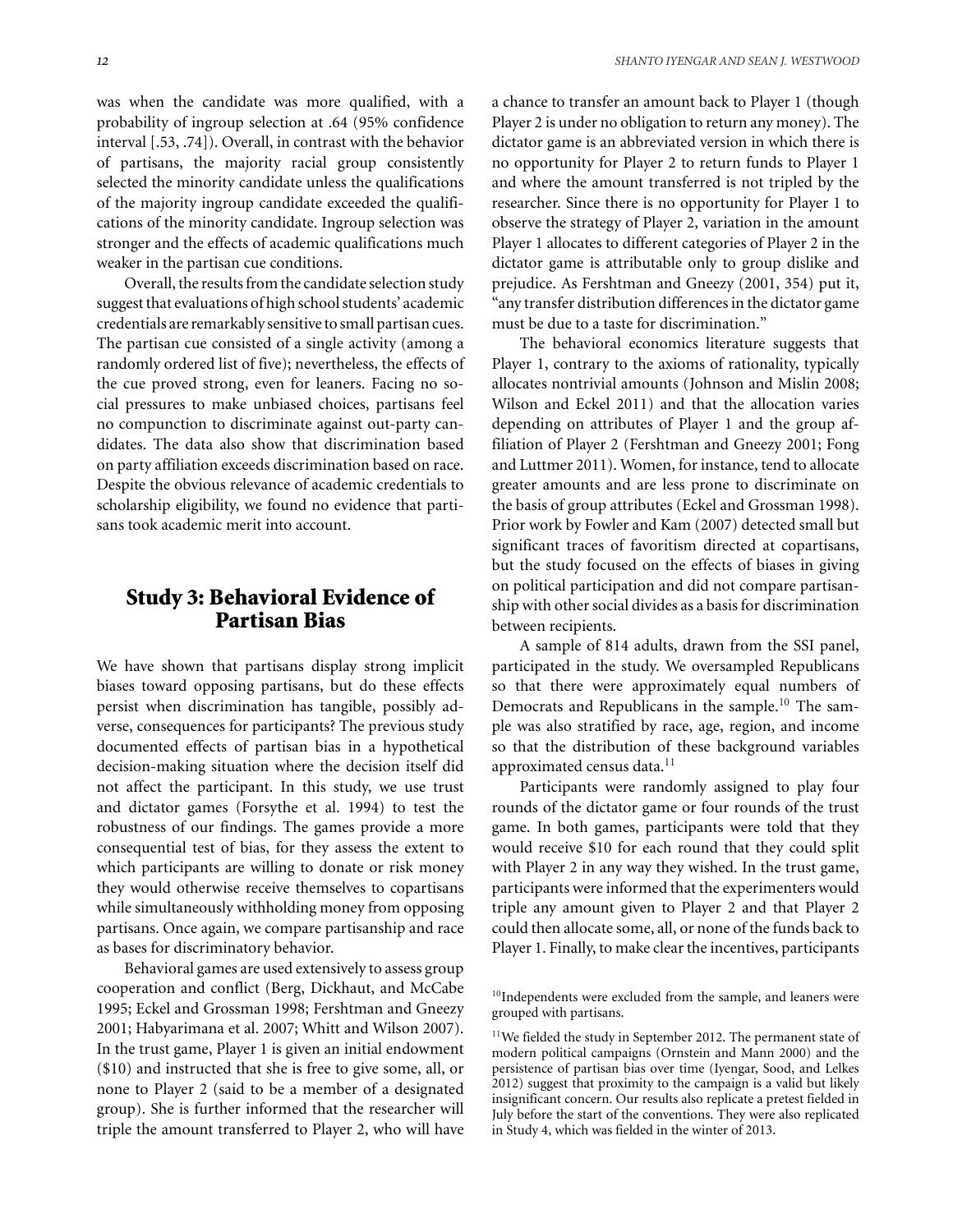were told that the amount of money held at the end of the study would determine their success.

For each round of the game, players were provided a capsule description of the second player, including information about the player's age, gender, income, race/ethnicity, and party affiliation. Age was randomly assigned to range between 32 and 38, income varied between \$39,000 and \$42,300, and gender was fixed as male. Player 2's partisanship was limited to Democrat or Republican, so there are two pairings of partisan similarity (Democrats and Republicans playing with Democrats and Republicans). The race of Player 2 was limited to white or African American. Race and partisanship were crossed in a  $2 \times 2$ , within-subjects design totaling four rounds/Player 2s. The order of each of the four rounds was randomized.

To minimize demand effects, participants were given no indication they were participating in a study of race or partisanship. At the outset, participants were asked to provide some basic demographic information and were told that this information would be offered to other participants who were simultaneously playing the game. Before playing either version of the game, participants were given detailed instructions, read examples, and completed a short comprehension quiz. In both games, participants only took the role of Player 1. To minimize round-ordering concerns, there was no feedback offered at the end of each round; participants were told all results would be provided at the end of the study.

#### **Results**

As shown in Figure 8, we assess the effects of partisanship and race on allocations through a withinsubjects  $2 \times 2$  analysis that estimates the independent and joint effects of racial (white or African American) and partisan (Republican or Democrat) similarity between Players 1 and 2. The within-subjects analysis (i.e., using a multilevel model with random effects across individuals) has the effect of controlling for individual-level variation in generosity, sense of egalitarianism, and other relevant predispositions (see Habyarimana et al. 2007; Whitt and Wilson 2007).

Consistent with prior research, players chose not to profit maximize, $12$  but rather to allocate nontrivial amounts of their endowment—a mean of \$4.17 (95% confidence interval [3.91, 4.43]) in the trust game, and a mean of \$2.88 (95% confidence interval [2.66, 3.10]) in the dictator game. In both versions of the game, players were more generous toward copartisans, but not coethnics. The average amount allocated to copartisans in the trust game was \$4.58 (95% confidence interval [4.33, 4.83]), representing a "bonus" of some 10% over the average allocation of \$4.17. In the dictator game, copartisans were awarded 24% over the average allocation. $^{13}$ 

Overall, Republicans tended to be less generous than Democrats (see Table 4) toward ingroup and outgroup players in both forms of the game. They allocated about 35 cents less, on average, to copartisans and about 20 cents less than Democrats to opposing partisans.<sup>14</sup> The additional amount allocated to copartisans in the dictator game was exactly equal for Democrats and Republicans (\$0.68), but three times as large for Democrats (\$0.63) than Republicans (\$0.24) in the trust game.

From Figure 8, it is clear that in comparison with party, the effects of racial similarity proved negligible and not significant—coethnics were treated more generously (by eight cents, 95% confidence interval [–.11, .27]) in the dictator game, but incurred a loss (seven cents, 95% confidence interval [–.34, .20]) in the trust game. There was no interaction between partisan and racial similarity; playing with both a copartisan and coethnic did not elicit additional trust over and above the effects of copartisanship. These results thus replicate Study 1 and Study 2. Despite lingering negative attitudes toward African Americans, social norms appear to suppress racial discrimination, but there is no such reluctance to discriminate based on partisan affiliation.

# **Study 4: Separating Ingroup Favoritism from Outgroup Animosity**

Affect toward copartisans has remained relatively stable in American National Election Studies (ANES) data, whereas affect toward opposing partisans has dramatically decreased (Iyengar, Sood, and Lelkes 2012). Study 2 shows that when placed in a zero-sum decision task, participants were more likely to select a copartisan. Study 3 similarly shows that participants are more generous and trusting toward copartisans. Neither study, however, allows us to disentangle the effects of outgroup prejudice from ingroup favoritism. This was the goal of Study 4.

<sup>&</sup>lt;sup>12</sup>Player 1's dominant strategy in both games is to share with or entrust to Player 2 some amount of money.

<sup>&</sup>lt;sup>13</sup>The significantly larger allocation in the trust game suggests that participants did in fact understand the incentives and were expecting to receive some return from Player 2.

 $14$ Republicans awarded 46 cents less to Democrats in the dictator game, but were slightly more generous in the trust game (by a margin of 23 cents).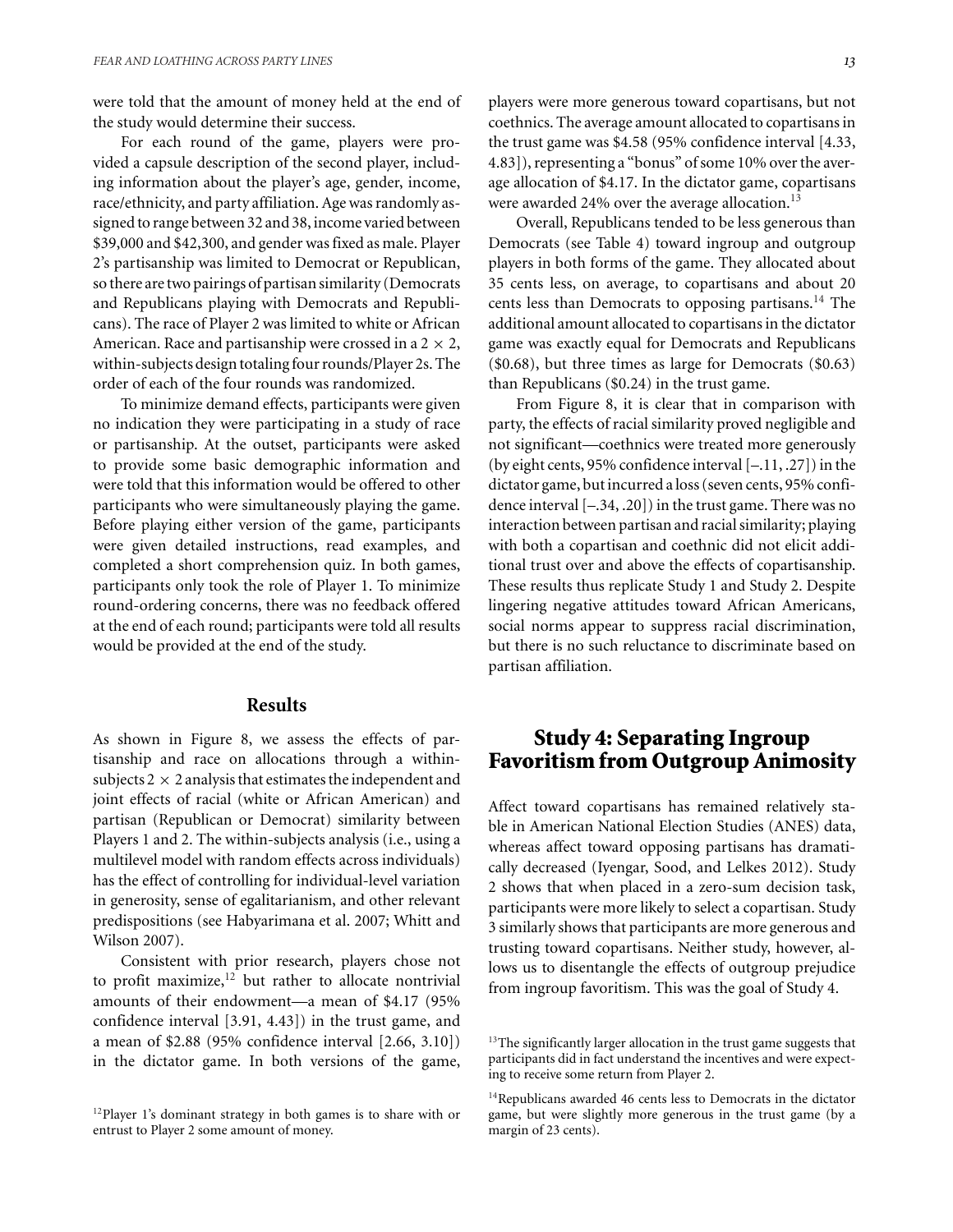| <b>Dictator Game</b>     |                       |                   |                       |                            |  |  |  |
|--------------------------|-----------------------|-------------------|-----------------------|----------------------------|--|--|--|
| <b>Participant Party</b> | <b>Player 2 Party</b> | Amount            | <b>Standard Error</b> | Allocating \$0 to Player 2 |  |  |  |
| Democrat                 | Democrat              | \$3.82            | 0.11                  | 14%                        |  |  |  |
| Democrat                 | Republican            | \$3.14            | 0.11                  | 23%                        |  |  |  |
| Republican               | Democrat              | \$2.68            | 0.12                  | 33%                        |  |  |  |
| Republican               | Republican            | \$3.36            | 0.11                  | 20%                        |  |  |  |
|                          |                       | <b>Trust Game</b> |                       |                            |  |  |  |
| <b>Participant Party</b> | <b>Player 2 Party</b> | Amount            | <b>Standard Error</b> | Allocating \$0 to Player 2 |  |  |  |
| Democrat                 | Democrat              | \$4.71            | 0.12                  | 7%                         |  |  |  |

Democrat Republican \$4.08 0.12 10% Republican Democrat \$4.21 0.16 15% Republican Republican \$4.45 0.15 11%

## **TABLE 4 Allocation Based on Party**

We drew a sample of 1,252 members of the SSI panel in the winter of 2012. Participants were randomly assigned to complete either a dictator game or a trust game. We used the same instructions and procedure as in Study 3, but we utilized a different set of Player 2 profiles. For both games, we deployed a four-condition, within-subjects design (Player 2 was described without any partisan identity, as a Democrat, as a Republican, or as an Independent). The inclusion of a true control lacking any reference to partisan affiliation provides a neutral baseline from which to assess preferences for ingroup and outgroup members.15

As shown in Figure 9, there was a significant copartisan bonus of \$0.67 (95% confidence interval [.50, .84]) in the dictator game and \$0.30 (95% confidence interval [.08, .52]) in the trust game. There was also a significant penalty of  $$0.63$  (95% confidence interval  $[-.80, -0.46]$ ) for opposing partisans in the dictator game and a penalty of \$0.63 (95% confidence interval  $[-.85, -.41]$ ) for opposing partisans in the trust game. Compared to the control (no information) condition, there was no effect when Player 2 was an Independent in the dictator game or the trust game.

The outgroup penalty remained approximately the same across the two types of games (although the penalty represented a smaller proportion of the overall allocation to Player 2 in the trust game than the dictator game), whereas the ingroup bonus was halved in the trust game compared to the dictator game. Decisions in the trust game require more complex analysis than the dictator game. Not only must participants judge how much money they wish to keep for themselves, but they must also assess how likely it is that a given Player 2 will share some of the returns offered by the researcher. If information on Player 2 is not useful in the assessment of the trustworthiness of Player 2, the information should be ignored or given little weight. However, if participants believe that a known trait of Player 2 is an indicator of trustworthiness, they should be more likely to increase their allocation to Player 2 in anticipation of reaping greater financial rewards. Study 3 clearly shows that partisanship is used to assess the trustworthiness of Player 2, a finding we replicate here, but the results from this study show that partisanship is treated differently when Player 2 is a member of the ingroup rather than the outgroup. Participants assume that copartisans are more likely to return money and adjust their allocations upward to increase potential returns. They remain, however, more punitive and untrusting of opposing partisans (with the opposing partisan penalty amounting to almost twice the copartisan bonus). Despite the stronger incentive to allocate funds to Player 2, participants are much less inclined to favor copartisans in the trust game compared to the dictator game, but only slightly less inclined to discriminate against opposing partisans in the trust game compared to the dictator game. Outgroup animosity is more consequential than favoritism for the ingroup

## **Discussion**

Compared with the most salient social divide in American society—race—partisanship elicits more extreme evaluations and behavioral responses to ingroups and outgroups. This remarkable patterns applies to both explicit and implicit measures of group affect and holds

<sup>&</sup>lt;sup>15</sup>Leaners were grouped with partisans.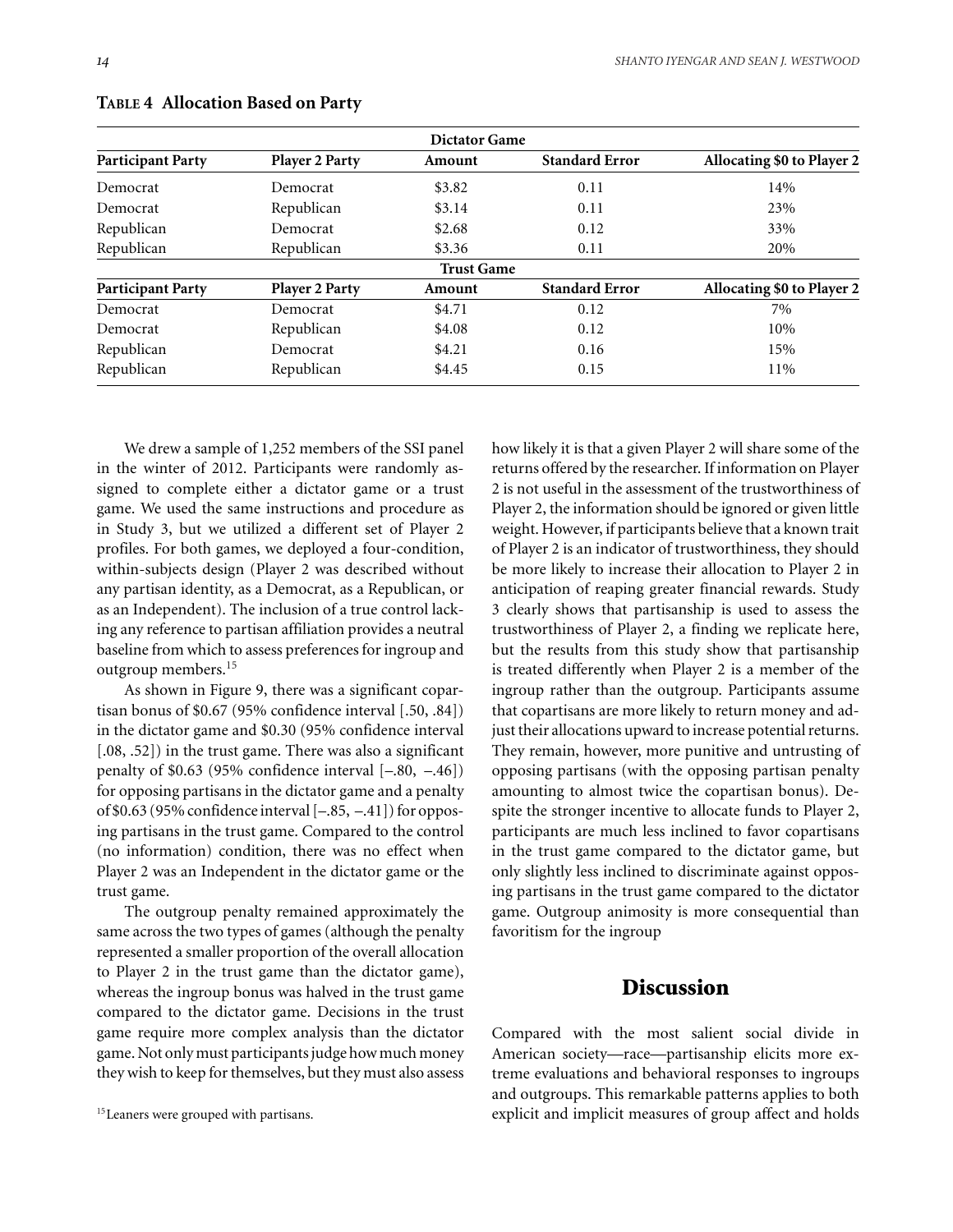

**FIGURE 9 Effects of Ingroup and Outgroup Membership on Allocations to Player 2**

*Note:* The dots are the means for each group, and the bars are 95% confidence intervals.

even when the tests of ingroup favoritism are unobtrusive and completely nonpolitical, and partisans are incentivized to treat copartisans no differently from opposing partisans. The most plausible explanation for the stronger affective response generated by partisan cues is the nonapplicability of egalitarian norms. These norms, which are supported by large majorities, discourage the manifestation of behavior that may be constructed as discriminatory. In contemporary America, the strength of these norms has made virtually any discussion of racial differences a taboo subject to the point that citizens suppress their true feelings (Greenwald, McGhee, and Schwartz 1998). No such constraints apply to evaluations of partisan groups.

The larger animus associated with the party divide is further attributable to fundamental differences between partisan and race-based identity. First, individuals choose rather than inherit their party affiliation. It is possible, therefore, that they are more likely to be held responsible (i.e., blamed) for their partisanship rather than their ethnic affiliation. Second, Democrats and Republicans almost by definition stand in opposition to each other, and Americans are regularly exposed to rhetoric from their leaders conveying open hostility toward political opponents. Racial identity, on the other hand, is less transparently conflictual. Finally, there is considerable evidence that group identity is heightened among disadvantaged groups, that is, among women and

nonwhites (see Chong and Rogers 2005; Miller et al. 1981; Schmitt et al. 2002). For men and whites, accordingly, the sense of gender/racial identity may be insufficiently salient to generate animus for the outgroup.

Our comparisons across indicators of implicit and explicit party affect revealed no differences in the degree of affective polarization; if anything, conventional survey measures may be somewhat inflated. Similarly, the analysis of individuals' responsiveness to party cues suggests that it is partisan affect—either implicit or explicit that underlies the broader political ramifications of polarization.

More generally, our results provide further support for the view that party identification in the United States is more of an affective than instrumental or ideological bond. This "primal" view of partisanship was first documented in *The American Voter* (Campbell et al. 1960) and has since been reinforced by considerablework on the psychology of partisan identity (see Green, Palmquist, and Schickler 2004; Huddy, Mason, and Aarøe 2010) and by corroborating evidence demonstrating that partisans are poorly informed about the policy positions advocated by party elites (Bennett 2003; Delli Carpini and Keeter 1996).

Current debates over the degree of ideological polarization within the electorate and dismissals of polarization as a symptom of partisan sorting (e.g., Fiorina and Abrams 2008) do not come to grips with this conception of partisan identity and the significant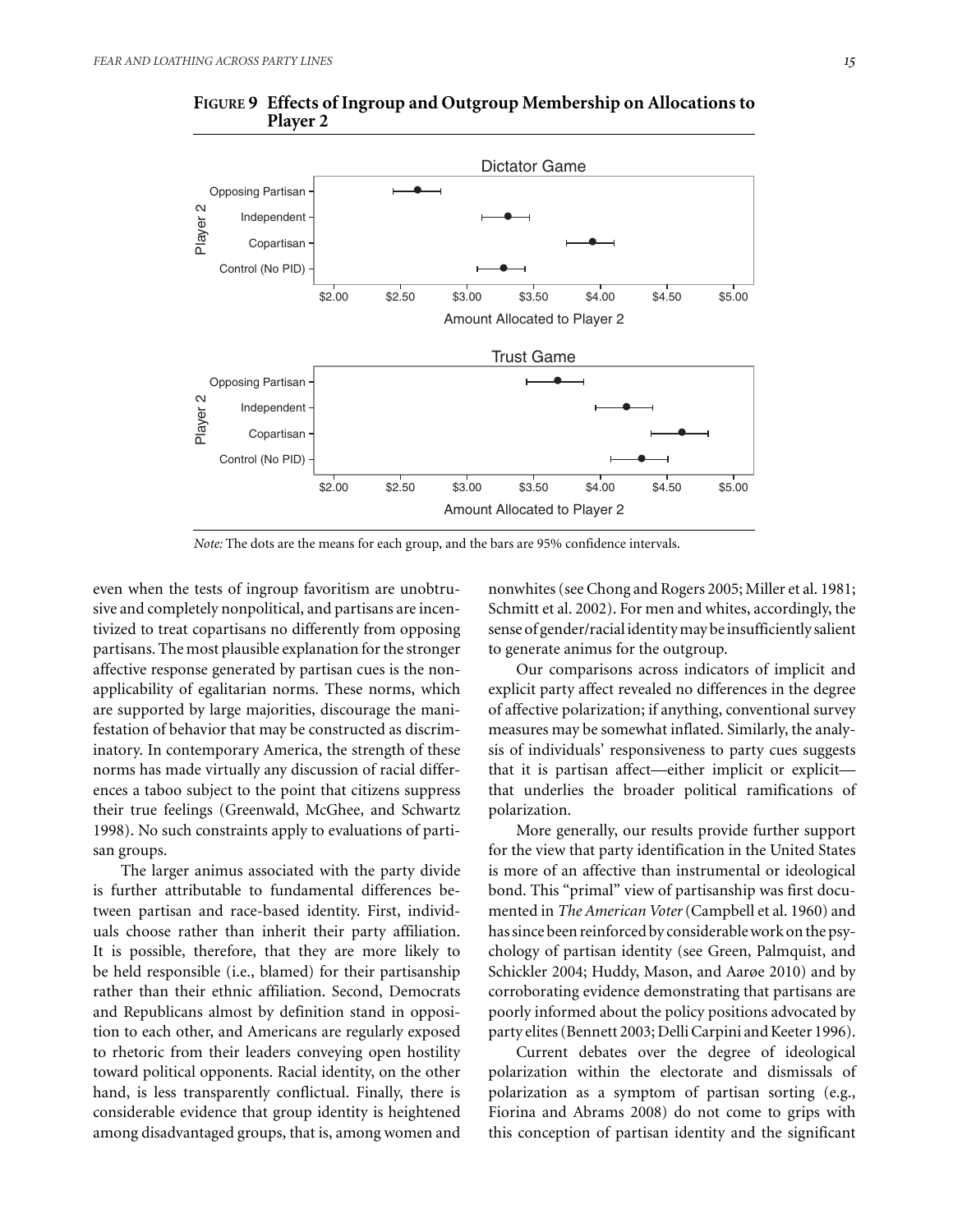role played by partisan affect in the psyche of ordinary Americans. The mass public may offer centrist preferences, but they certainly sense that "the other side" is an outgroup. While Americans are inclined to "hedge" expressions of overt animosity toward racial minorities, immigrants, gays, or other marginalized groups, they enthusiastically voice hostility for the opposing party and its supporters.

The extent of affective polarization—at least in these studies—appears uniform across parties. Previous research suggests stronger bias against the outgroup among Republicans and conservatives (Jost et al. 2003; Jost, Hennes, and Lavine 2013; Stern et al. 2012), but our evidence indicates that the polarization scores (both explicit and implicit) for partisans on the left and right were generally indistinguishable. However, when we limit the analysis to people who identify as strongly partisan, outparty animus is significantly higher among Republicans.

There are several limitations to this work. Racial cues are easy to assess and hard to suppress, whereas partisanship must be disclosed or revealed. We can therefore document effects of partisanship on decision making, and show that they are consistently more sizable than race, but we cannot show that partisanship is considered as frequently as race. However, partisanship, as we note, is a source of social identity that people embrace in their social networks, their workplace discussions, and their place of residence. People may not wear their partisanship on their sleeves, but, for millions of Americans, it is not difficult to discern. It is true that we run the risk of artificially elevating the role of partisanship by revealing it as an attribute of the target individuals in Studies 2–4. However, these studies also provided participants with information about the target person's race, gender, income, and academic achievements. If partisanship were unimportant, we should expect participants to disregard it when given a good reason to do so (e.g., the presence of a candidate with superior academic qualifications). It is also possible that the political environment at the time of the decision encouraged the use of partisanship in decision tasks. However, our results replicate during times of relatively low political conflict (i.e., winter 2013 and spring 2013) and times of stronger political conflict (i.e., during the 2012 presidential election).

In closing, we note that the increased levels of partisan affect have fairly clear implications for the political process. Hostility for the opposition party among rank-and-file partisans sends a clear signal to elected officials; representatives who appear willing to work across party lines run the risk of being perceived as "appeasers." For the vast majority who represent uncompetitive districts, there are strong incentives to "bash" the opposition. Recent evidence on congressional "taunting" fits precisely this pattern; representatives from safe seats are especially likely to taunt the opposition party. Congressional press releases that fit the partisan taunting category—meaning that they utilize "exaggerated language to put [the opposition] down or devalue their ideas"—make up more than one-quarter of all congressional press releases issued between 2005 and 2007 (Grimmer and King 2011, 2649).

The level of animosity across party lines also implies a reduced willingness to treat the actions of partisan opponents as legitimate, resulting in more intense contestation of policy outcomes. The passage of the landmark 1964 and 1965 Civil Rights Acts were no doubt controversial and opposed by large numbers of Americans, but they were not subject to persistent efforts at nullification. In contrast, two years after passage of the Affordable Care Act, legislative efforts to repeal the law show no signs of weakening.

Finally, our evidence documents a significant shift in the relationship between American voters and their parties. Fifty years ago, comparative party researchers described American parties as relatively weak, at least by the standards of European "mass membership" parties (Committee on Political Parties 1950; Duverger 1963; Kirchheimer 1966). The prototypical instance of the latter category was a party "membership in which is bound up in all aspects of the individual's life" (Katz and Mair 1995, 6). By this standard, American parties have undergone a significant role reversal. Today, the sense of partisan identification is all encompassing and affects behavior in both political and nonpolitical contexts.

## **References**

- Alford, John R., Peter K. Hatemi, John R. Hibbing, Nicholas G. Martin, and Lindon J. Eaves. 2011. "The Politics of Mate Choice." *Journal of Politics* 73(2): 362–79.
- Asendorpf, Jens B., Rainer Banse, and Daniel Mücke. 2002. "Double Dissociation between Implicit and Explicit Personality Self-Concept: The Case of Shy Behavior." *Journal of Personality and Social Psychology* 83(2): 380–93.
- Baron, Andrew S., and Mahzarin R. Banaji. 2006. "The Development of Implicit Attitudes: Evidence of Race Evaluations from Ages 6 and 10 and Adulthood." *Psychological Science*  $17(1): 53 - 58.$
- Bennett, W. Lance. 2003. *News: The Politics of Illusion*. 5th ed. New York: Longman.
- Berelson, Bernard, Paul F. Lazarsfeld, and William McPhee. 1954. *Voting: A Study of Opinion Formation in a Presidential Campaign*. Chicago, IL: University of Chicago Press.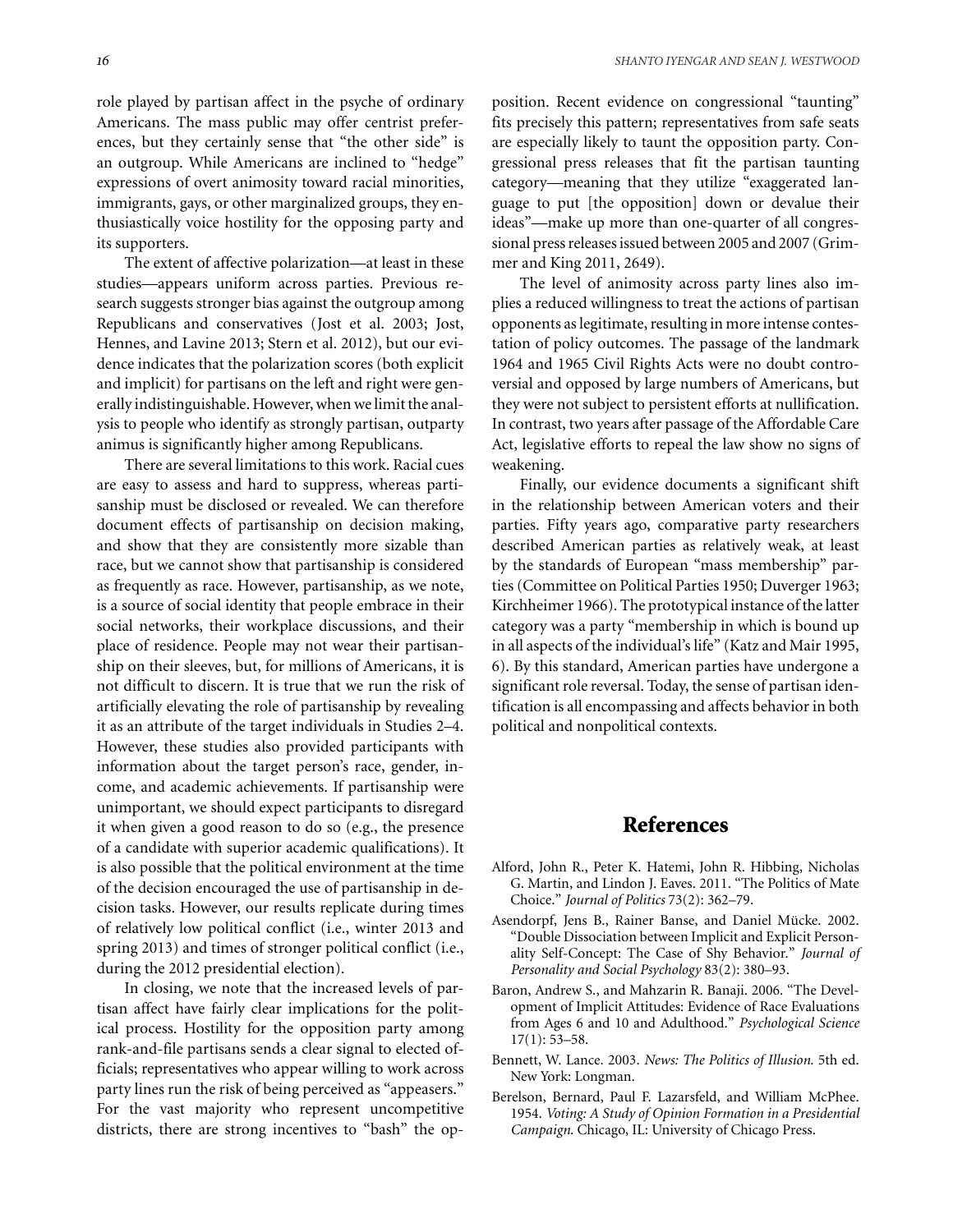- Berg, Joyce, John Dickhaut, and Kevin McCabe. 1995. "Trust, Reciprocity, and Social History." *Games and Economic Behavior* 10(1): 122–42.
- Billig, Michael, and Henri Tajfel. 1973. "Social Categorization and Similarity in Intergroup Behaviour." *European Journal of Social Psychology* 3(1): 27–51.
- Bishop, Bill. 2008. *The Big Sort: Why the Clustering of Like-Minded America Is Tearing Us Apart*. New York: Houghton Mifflin Harcourt.
- Bogardus, Emory S. 1925. "Social Distance and Its Origins." *Journal of Applied Sociology* 9(2): 216–26.
- Boysen, Guy A., David L. Vogel, and Stephanie Madon. 2006. "A Public versus Private Administration of the Implicit Association Test." *European Journal of Social Psychology* 36(6): 845–56.
- Cai, Huajian, N. Sriram, Anthony G. Greenwald, and Sam G. McFarland. 2004. "The Implicit Association Tests D Measure Can Minimize a Cognitive Skill Confound: Comment on McFarland and Crouch (2002)." *Social Cognition* 22(6): 673– 84.
- Campbell, Angus, Philip E. Converse, Warren E. Miller, and Donald Stokes. 1960. *The American Voter*. Unabridged edition. New York: Wiley.
- Carmines, Edward G., Paul M. Sniderman, and Beth C. Easter. 2011. "On the Meaning, Measurement, and Implications of Racial Resentment." *Annals of the American Academy of Political and Social Science* 634(1): 98–116.
- Chong, Dennis, and Reuel Rogers. 2005. "Racial Solidarity and Political Participation." *Political Behavior* 27(4): 347–74.
- Cohen, Jack. 1988. *Statistical Power Analysis for the Behavioral Sciences*. Hillsdale, NJ: L. Erlbaum Associates.
- Committee on Political Parties. 1950. "Toward a More Responsible Two-Party System." *American Political Science Review* 44(3). doi:10.1002/ncr.4110391113.
- Crosby, Faye, Stephanie Bromley, and Leonard Saxe. 1980. "Recent Unobtrusive Studies of Black and White Discrimination and Prejudice: A Literature Review." *Psychological Bulletin* 87(3): 546–63.
- Delli Carpini, Michael X., and Scott Keeter. 1996. *What Americans Know about Politics and Why It Matters*. New Haven, CT: Yale University Press.
- DeSante, Christopher D. 2013. "Working Twice as Hard to Get Half as Far: Race, Work Ethic, and America's Deserving Poor." *American Journal of Political Science* 57(2): 342– 56.
- Duverger, Maurice. 1963. *Political Parties: Their Organization and Activity in the Modern State*. New York: Wiley.
- Eckel, Catherine C., and Philip J. Grossman. 1998. "Are Women Less Selfish Than Men? Evidence from Dictator Experiments." *Economic Journal* 108(448): 726–35.
- Facebook. 2013. "Facebook." http://www.facebook.com/press/ info.php?statistics.
- Fershtman, Chaim, and Uri Gneezy. 2001. "Discrimination in a Segmented Society: An Experimental Approach." *Quarterly Journal of Economics* 116(1): 351–77.
- Fiorina, Morris P., and Samuel J. Abrams. 2008. "Political Polarization in the American Public." *Annual Review of Political Science* 11: 563–88.
- Fong, Christina M., and Erzo F. Luttmer. 2011. "Do Fairness and Race Matter in Generosity? Evidence from a Nationally Representative Charity Experiment." *Journal of Public Economics* 95(5): 372–94.
- Forsythe, Robert, Joel L. Horowitz, Nathan E. Savin, and Martin Sefton. 1994. "Fairness in Simple Bargaining Experiments." *Games and Economic Behavior* 6(3): 347–69.
- Fowler, John H., and Cindy D. Kam. 2007. "Beyond the Self: Social Identity, Altruism, and Political Participation." *Journal of Politics* 69(3): 813–27.
- Green, Donald, Bradley Palmquist, and Eric Schickler. 2004. *Partisan Hearts and Minds: Political Parties and the Social Identities of Voters*. New Haven, CT: Yale University Press.
- Greene, Steven. 1999. "Understanding Party Identification: A Social Identity Approach." *Political Psychology* 20(2): 393– 403.
- Greenwald, Anthony G., and Mahzarin R. Banaji. 1995. "Implicit Social Cognition: Attitudes, Self-Esteem, and Stereotypes." *Psychological Review* 102(1): 4–27.
- Greenwald, Anthony G., Debbie E. McGhee, and Jordan L. K. Schwartz. 1998. "Measuring Individual Differences in Implicit Cognition: The Implicit Association Test" *Journal of Personality and Social Psychology* 74(6): 1464–80.
- Greenwald, Anthony G., Brian A. Nosek, and Mahzarin R. Banaji. 2003. "Understanding and Using the Implicit Association Test: I. An Improved Scoring Algorithm." *Journal of Personality and Social Psychology* 85(2): 197–216.
- Grimmer, Justin, and Gary King. 2011. "General Purpose Computer-Assisted Clustering and Conceptualization." *Proceedings of the National Academy of Sciences* 108(7): 264–350.
- Habyarimana, James, Macartan Humphreys, Daniel N. Posner, and Jeremy M. Weinstein. 2007. "Why Does Ethnic Diversity Undermine Public Goods Provision?" *American Political Science Review* 101(4): 709–25.
- Haidt, Jonathan, and Marc J. Hetherington. 2012. "Look How Far We've Come Apart." Campaign Stops, *The New York Times*, September 17. http://campaignstops. blogs.nytimes.com/2012/09/17/look-how-far-weve-comeapart/.
- Hetherington, Marc J. 2009. "Putting Polarization in Perspective." *British Journal of Political Science* 39(2): 413–48.
- Himmelfarb, Samuel, and Carl Lickteig. 1982. "Social Desirability and the Randomized Response Technique." *Journal of Personality and Social Psychology* 43(4): 710–17.
- Huber, Gregory, and Neil Malhotra. 2012. "Political Sorting in Social Relationships: Evidence from an Online Dating Community." http://xa.yimg.com/kq/groups/Relationships.pdf.
- Huddy, Leonie, Lilliana Mason, and Lene Aarøe. 2010. "Measuring Partisanship as a Social Identity, Predicting Political Activism." Paper presented at the annual meeting of the International Society for Political Psychology, San Francisco.
- Iyengar, Shanto, Gaurav Sood, and Yphtach Lelkes. 2012. "Affect, Not Ideology: A Social Identity Perspective on Polarization." *Public Opinion Quarterly* 76(3): 405–31.
- Johnson, Noel D., and Alexandra Mislin. 2008. "Cultures of Kindness: A Meta-Analysis of Trust Game Experiments." http://ssrncom/abstract1315325.
- Jost, John T., and Mahzarin R. Banaji. 1994. "The Role of Stereotyping in System-Justification and the Production of False